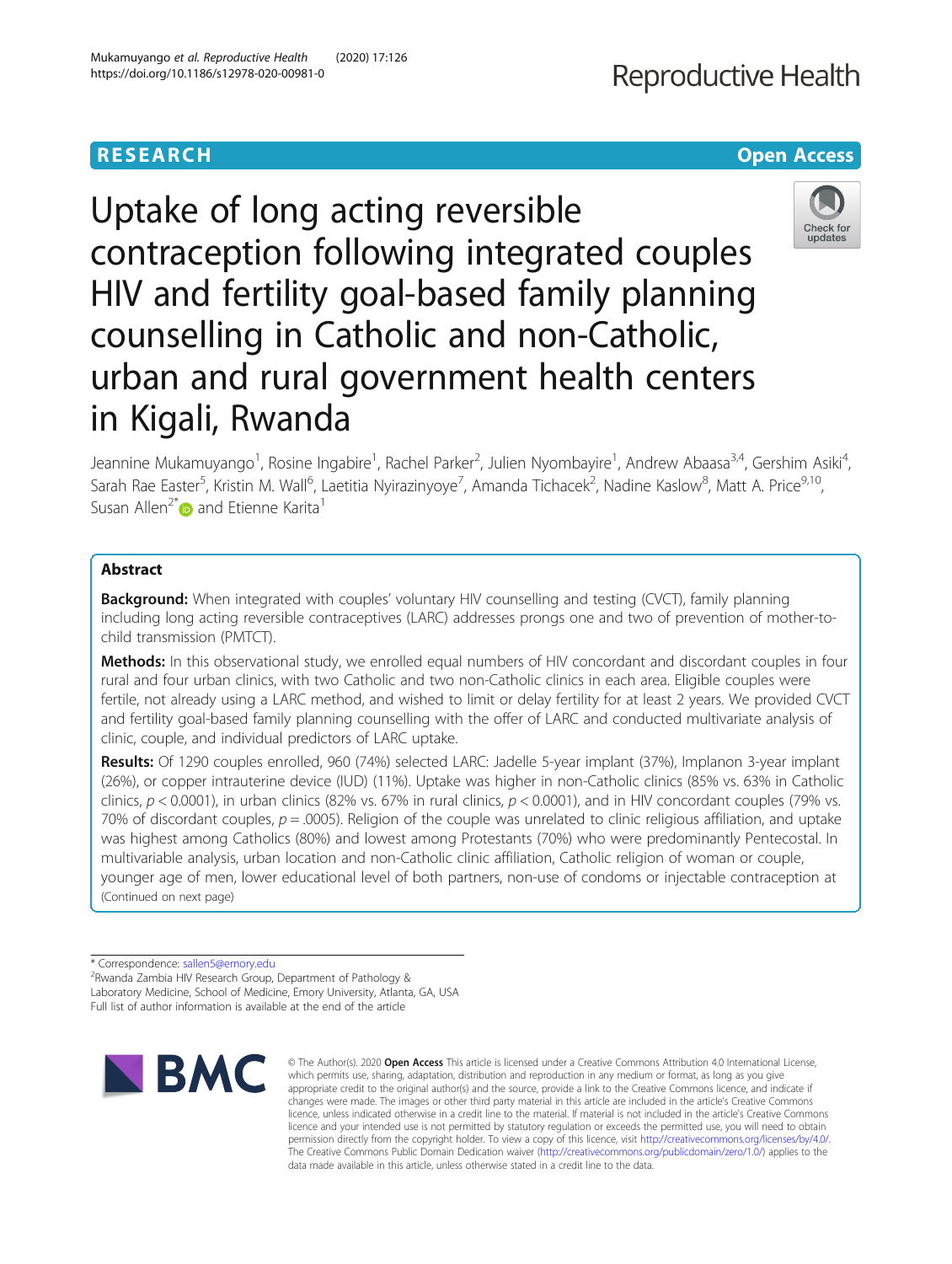#### (Continued from previous page)

enrollment, prior discussion of LARC by the couple, and women not having concerns about negative side effects of implant were associated with LARC uptake.

Conclusions: Fertility goal-based LARC recommendations combined with couples' HIV counselling and testing resulted in a high uptake of LARC methods, even among discordant couples using condoms for HIV prevention, in Catholic clinics, and in rural populations. This model successfully integrates prevention of HIV and unplanned pregnancy.

# Plain English summary

Preventing unplanned pregnancy is an important health and economic goal for Africa. Contraceptive methods that don't require remembering to take a pill every day or schedule an injection every two to 3 months are less likely to fail. Two of these methods, the copper intrauterine device (IUD) and the hormonal implant, are effective for 12 years and 5 years, respectively. They can also be removed if a pregnancy is desired. Many African women could benefit from access to these long acting reversible contraceptive (LARC) methods but they require trained nurses to insert and male partners are usually not familiar with them. In government clinics in Kigali, the capital of Rwanda, couples who expressed a desire to wait at least 2 years before becoming pregnant were educated together about LARC methods first in a group and then individually with a nurse trained to insert LARC methods. The impact was substantial with 74% of 1290 couples requesting a LARC method. LARC methods are effective and affordable and programs that expand access are critically needed. Testing couples together for HIV is also a highly effective HIV prevention strategy and Rwanda is the only country in Africa that has nationalized this service in all government clinics. By combining: Couples' voluntary HIV counseling and testing (CVCT) with Couples' family planning counseling (CFPC), those that have one HIV-positive (HIV+) and one HIV-negative (HIV-) partner can be advised to use condoms for HIV prevention plus a LARC method for more effective pregnancy prevention.

# Background

Rwanda has the highest population density in continental Africa and a high burden of HIV, highlighting the need to mutually leverage HIV and family planning (FP) efforts. The modern contraceptive prevalence in married Rwandan women is estimated at 53.2% in 2015, with oral contraceptive pills (OCP) and progesterone-based injectables (usually depo-medroxyprogesterone acetate: DMPA or Depo-Provera) reported by most users (World Bank: <https://data.worldbank.org/indicator/>). With proactive social marketing and community-based distribution of OCP and DMPA, World Bank estimates show TFR has decreased from 8.5 in 1980 to 3.9 in 2015. To

safeguard economic development, the Government of Rwanda (GoR) has set a goal of three or less for the total fertility rate (TFR).

For women who wish to end childbearing or delay pregnancy for more than 2 years, the most effective long-acting reversible contraceptives (LARC) available in Rwanda– the copper intrauterine device (IUD) and the hormonal contraceptive implant – are not subject to problems of user error or re-supply, and they are more effective and cost-efficient over the long term [[1\]](#page-12-0). Once inserted by a clinician, the copper IUD is approved for up to 12 years of use. Contraceptive implants provide effective contraceptive coverage for 3 (Implanon) to 5 years (Jadelle)  $[2-5]$  $[2-5]$  $[2-5]$  $[2-5]$ . Though the majority of Rwandan couples want to limit or delay childbearing [\[6](#page-12-0)], few nurses are trained to insert LARC and as a result relatively few clients know about these methods [\[7,](#page-12-0) [8](#page-12-0)]. Lastly, many government health centers in Rwanda are affiliated with the Catholic Church and do not offer contraception.

The literature on HIV and FP integration includes interventions targeting providers  $[9-12]$  $[9-12]$  $[9-12]$  $[9-12]$ , HIV+ patients  $[13–15]$  $[13–15]$  $[13–15]$  $[13–15]$  $[13–15]$ , and discordant couples  $[16, 17]$  $[16, 17]$  $[16, 17]$  $[16, 17]$  as well as efforts to enhance male involvement [\[18](#page-13-0)–[20](#page-13-0)]. In heterosexual populations with a high prevalence of HIV, an important target audience for HIV and FP services is couples who can benefit from joint services [[21](#page-13-0)–[23](#page-13-0)]. Centers that provide integrated services report that clients vastly prefer this model [[24](#page-13-0), [25](#page-13-0)]. Integration models have added FP counseling and methods for patients in HIV care clinics [\[26](#page-13-0)–[30\]](#page-13-0) and conversely provided HIV testing and referral to FP clients [[31](#page-13-0)–[33](#page-13-0)]. However, historical, philosophical and structural differences in the fields of FP and HIV pose obstacles to integration both in the United States and developing countries [[34](#page-13-0)]. Staff tend to see the two categories as distinctly different [\[35](#page-13-0)]. Service delivery styles also differ: FP clinics often rely on a fact-giving approach, while HIV-testing services emphasize client-centered counseling [\[36](#page-13-0)]. 'Dual method' use – condoms for HIV/STI prevention PLUS a longer-acting method for pregnancy prevention – is the best course of action [\[34](#page-13-0)], but often condom use is emphasized as an alternative rather than adjunctive method. Lastly, at the facility level, numerous studies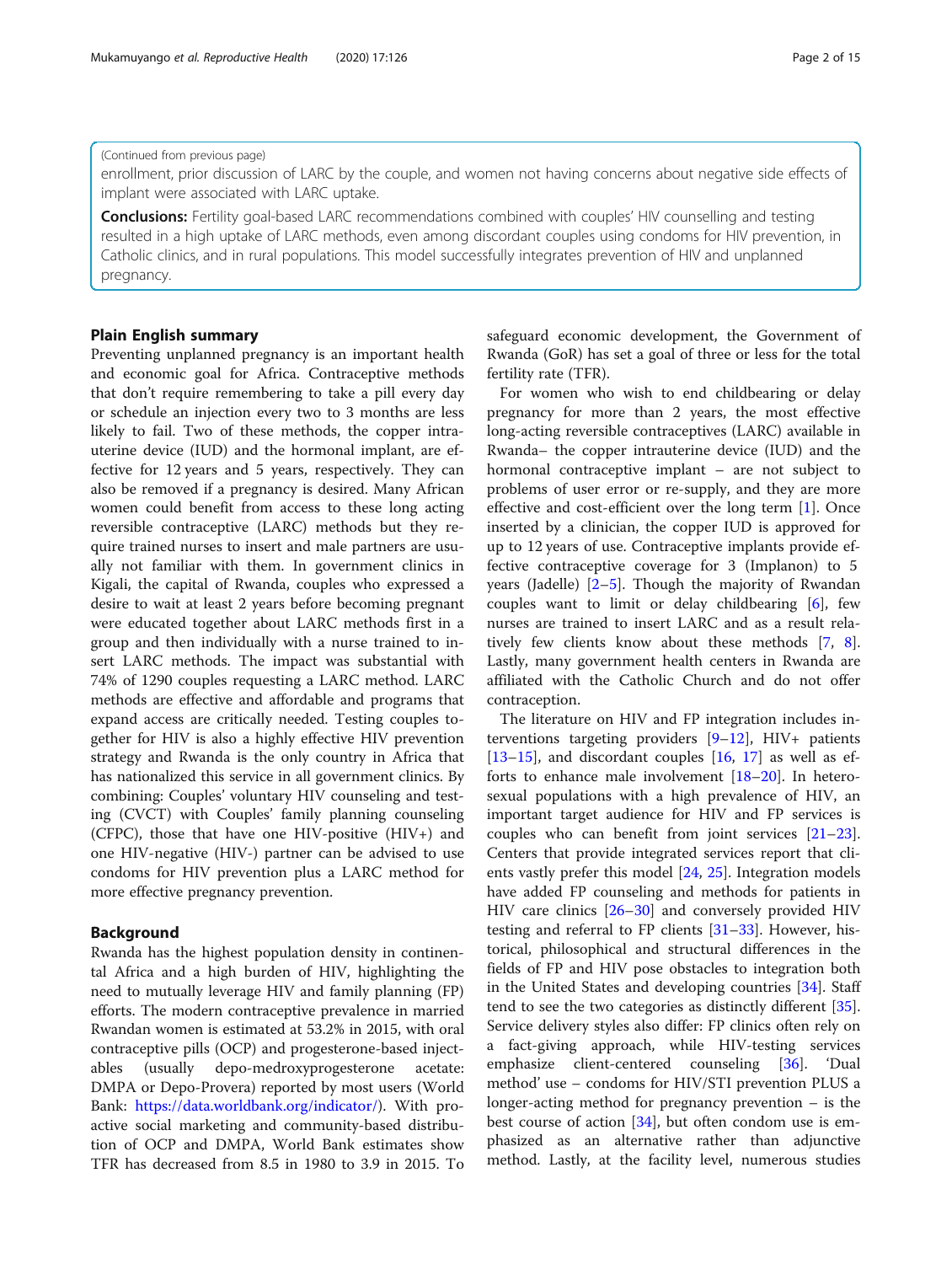confirm that logistical obstacles including under-staffing, lack of space, vertical service silos and sub-optimal training remain major challenges [[37](#page-13-0)–[45](#page-13-0)].

Our previous work has shown that LARC training and promotion in Kigali government clinics increased the proportion of family planning clients who requested a LARC method from < 2% in 2009 to 17% in 2014 [[46\]](#page-13-0), confirming that LARC are acceptable to women seeking contraception. We have also shown that limited knowledge of LARC methods among men [[7\]](#page-12-0) and poor communication about fertility goals within the couple [[47](#page-13-0)] can be overcome through joint counseling, leading to LARC uptake [\[6](#page-12-0)]. While these advances are promising, women and couples at risk of unplanned pregnancy in Rwanda continue to face limited information and access, particularly in rural areas and in clinics with Catholic affiliation [[48\]](#page-13-0). The impact of this is reflected in the (illegal) abortion rate of 25/1000 women annually [[49](#page-13-0)].

Similar to other African countries [[50](#page-13-0)–[53](#page-13-0)], there is consensus among stakeholders in Rwanda that HIV and family planning (FP) services should be integrated [\[54](#page-14-0)]. The Government of Rwanda strongly supports access to the full range of contraceptive options [\[55](#page-14-0)] and provides free therapeutic antiretrovirals (ARV) and PMTCT for HIV [[56](#page-14-0)]. Rwanda provides a unique context in which to evaluate HIV-FP integration: since 2013, two-thirds of new HIV infections in marriage have been prevented by nationalized Couples Voluntary HIV Counseling and Testing (CVCT) in antenatal clinics [[57](#page-14-0)–[59](#page-14-0)]. This addresses prong 1 of prevention of mother-to-child transmission (PMTCT) – (prevention of HIV in childbearing women). Prong 2 of PMTCT focuses on prevention of unplanned pregnancies among couples with or at risk of HIV. Integrated services that emphasize effective contraception and dual method use would maximize both Prongs 1 & 2 of PMTCT [\[60](#page-14-0)] and cost less per HIV infection averted than Prongs 3 and 4 that involve ARVs [[61](#page-14-0)–[64](#page-14-0)]. However, in Rwanda, CVCT is not currently offered to non-pregnant couples, and contraception is provided to women in family planning clinics but not elsewhere.

We present here the results of an integrated program providing 1) joint HIV testing and family planning counseling; 2) fertility-goal based LARC promotion and provision and 3) training, supplies and protected time for service providers. This program focuses on both supply and demand addressed simultaneously with skills training for providers, education for clients, and adequate human resources and space. To explore potential obstacles and facilitators, we compare LARC uptake in relation to rural/urban clinic location, Catholic/non-Catholic clinic affiliation, couple HIV serostatus and other participant characteristics.

# **Methods**

# Study design and setting

This observational study of the effect of an intervention on LARC uptake  $[65]$  $[65]$  was conducted by the Projet San Francisco (PSF), a part of the Rwanda Zambia HIV Research Group (RZHRG) established in 1986 and affiliated with the Emory University School of Medicine, in collaboration with the Ministry of Health (MoH) of Rwanda. We selected eight health centers in and around the city of Kigali offering CVCT in antenatal clinics (ANC), infant vaccination, quarterly follow-up of HIV sero-discordant couples, and HIV care and antiretroviral treatment (ART) services. We chose two health centers in each of the following categories, ensuring that no catchment areas overlapped: urban Catholic, urban non-Catholic, rural Catholic, and rural non-Catholic. Catholic-affiliated clinics do not provide family planning but refer to nearby health posts established by the MoH for that purpose. Clinic nurses screened couples in outpatient departments and referred eligible and interested couples to the study. All activities and data collection took place at the government clinics.

To ensure that clinic staff providing HIV and/or FP services were not distracted from other responsibilities, we hired them to work for the study while they were off duty. Training in counseling and LARC insertion and removal was provided with certificates for successful trainees. This protected staff from overburden and patients from unnecessary delays. Clinic stocks of LARC supplies including insertion kits and autoclaves were assessed and necessary provisions provided as needed.

# Study population

We enrolled heterosexual cohabiting couples in which the woman was aged between 21 and 40 years and the man aged  $> = 21$ ; planning to live in Kigali for at least 2 years; both partners were fertile (prior history of pregnancy, no surgical sterilization or hysterectomy); the woman was not pregnant; the couple was not wanting to conceive in the next 2 years; and the woman was not using a LARC method. Our enrollment was targeted to reach 1200 couples equally distributed between concordant HIV positive  $(M + F+)$ , concordant HIV- (M-F-), and discordant  $(M + F -$  and  $M-F+$ ) between May and December of 2015.

#### Study procedures

On the day of enrollment, study counselors conducted group information sessions to read and explain the informed consent document to interested couples. Couples then discussed with a counselor privately and signed a joint informed consent. Interviewers administered a baseline questionnaire to the man and the woman separately to collect data on demographic characteristics,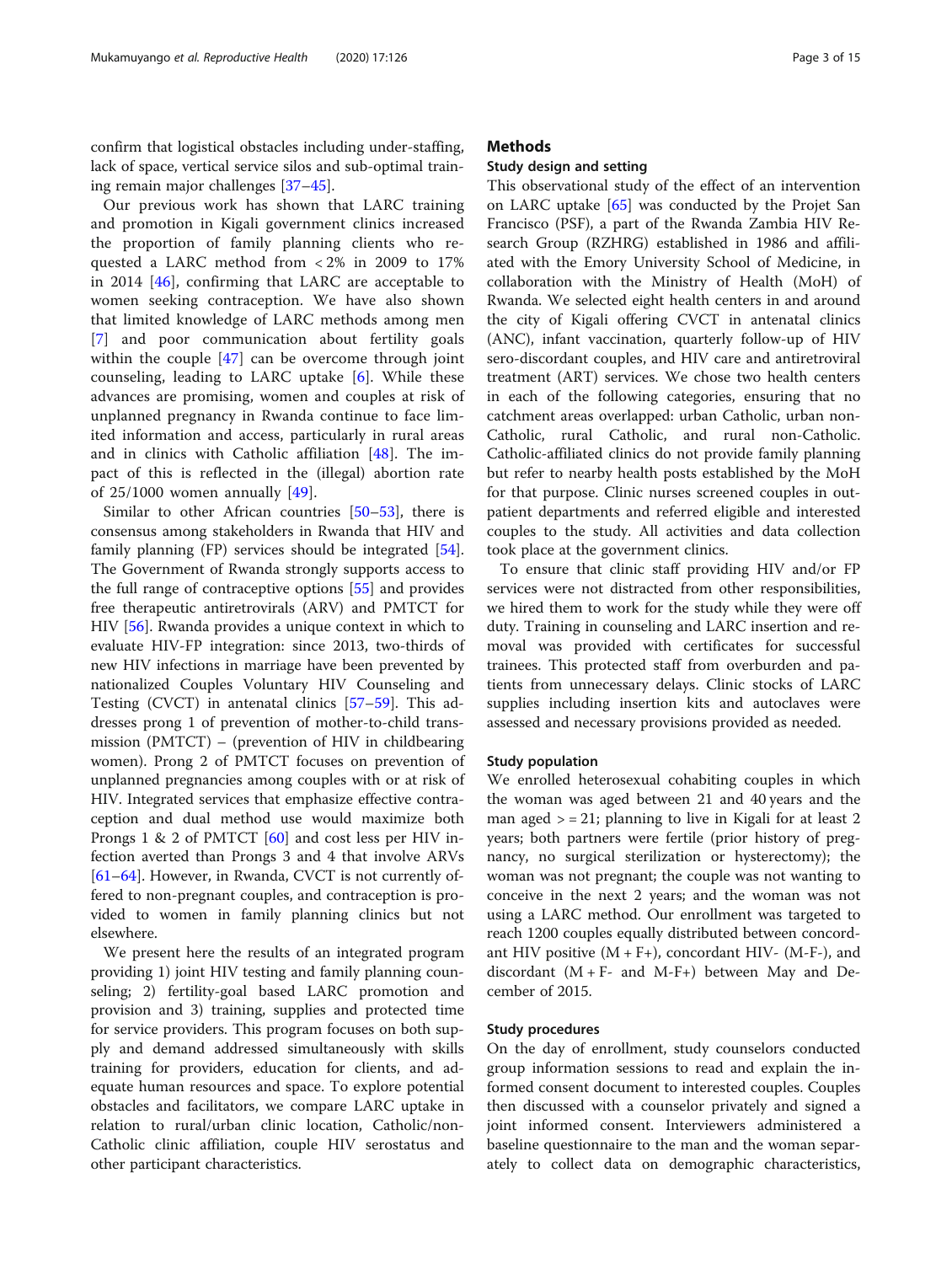# Intervention

While couples were waiting for their serology test results, a group session was conducted by a trained community health worker (CHW) using a flip chart. The MoH had previously trained Kigali CHW to distribute OCP and administer injectable contraceptives in their communities. Study nurses provided them with additional LARC information prior to study initiation [\[68](#page-14-0)]. The flip chart presented a fertility goal-based approach to contraceptive choice, with the advantages of LARC methods highlighted for this audience of couples wishing to limit or delay pregnancy for at least 2 years. The flip chart illustrated IUD and implant insertion procedures and discussed contraindications and side effects. Jadelle and Implanon Implants and copper IUD (LARC methods available through government procurement) were passed around the group and participants were encouraged to feel them and to ask questions.

Following the group session, nurse-counselors provided HIV and syphilis post-test counseling to both partners together with appropriate treatment and referral. They then asked a series of questions structured to help the couple discuss and agree on fertility goals and decide whether a LARC method would be suitable for them. Couples could choose to have a LARC method inserted immediately or could request a subsequent appointment for insertion.

# Measurements

The main outcome of the study was uptake of any of the LARC (Jadelle, Implanon or IUD) methods on the day of enrollment or any time prior to the follow-up visit scheduled 1 month later. The study primary exposures were rural/urban clinic location, Catholic/non-Catholic clinic affiliation, and couple HIV serostatus. Demographic measures assessed on baseline questionnaire included age, years of cohabitation, number of children, duration of residence in Kigali, literacy in Kinyarwanda, English and French, level of education, income, religious affiliation, and frequency of church attendance. Prior HIV testing history, ART use, contraceptive use and source of information, fertility goals and knowledge, and previous experience or discussion about LARC methods were recorded.

# Statistical analysis

Statistical analysis was performed in SAS v9.4 (Cary, NC). The association between the outcome (uptake of LARC) and categorical variables was determined using chi-square or Fisher's exact for categorical variables, and two-tailed t-test was used for continuous variables. Frequencies of responses are shown in Tables as column percent. LARC uptake within response categories are shown in Tables as row percent. Bivariate and multivariate logistic regression models were used to estimate crude and adjusted odds ratios, 95% confidence intervals (CIs), and p-values. An interaction term was included for clinic location and clinic religion based on differences in association with LARC uptake among subgroups. Covariates significant in bivariate models at an alpha of 0.05 were included in the multivariate model following a collinearity assessment; covariates not significant in the multivariate model at an alpha of 0.05 were removed via backwards elimination from the final multivariate model.

# Ethical consideration

Ethical approval was obtained from the National Ethics Committee of Rwanda and the Institutional Review Board at Emory University. All participants signed the approved, informed consent document before enrollment. Participant data was unlinked to identifiers and kept confidential.

# Results

Unless specified, all comparisons mentioned are statistically significant with  $p$ -values shown in Tables, footnotes or text. Variables not significantly associated with LARC uptake are listed in Table footnotes.

# LARC uptake by couple HIV serostatus, urban vs. rural clinic location, and Catholic vs. non-Catholic clinic affiliation (Table [1](#page-4-0))

Of 1691 couples referred from infant vaccination (54%), follow-up of discordant couples (35%), HIV care and treatment (9%) and family planning (2%) services, 1353 (80%) were screened and 1290 (76%) were eligible and enrolled.

These included 330 (26%) HIV concordant negative (M-F-), 327 (25%) HIV concordant positive  $(M+F+)$ , 319 (25%) (woman positive partner; M-F+), and 314  $(24%)$  HIV discordant (man positive partner; M + F-). Each serotatus was equally distributed among urban Catholic ( $n = 315$ , 24%), urban non-Catholic ( $n = 333$ , 26%), rural Catholic  $(n = 317, 25%)$  and rural non-Catholic ( $n = 325, 25\%$ ) clinics.

LARC uptake was higher among concordant (79%) than among discordant couples (70%) ( $p = 0.0005$ ), and among couples with HIV- men (77%) compared with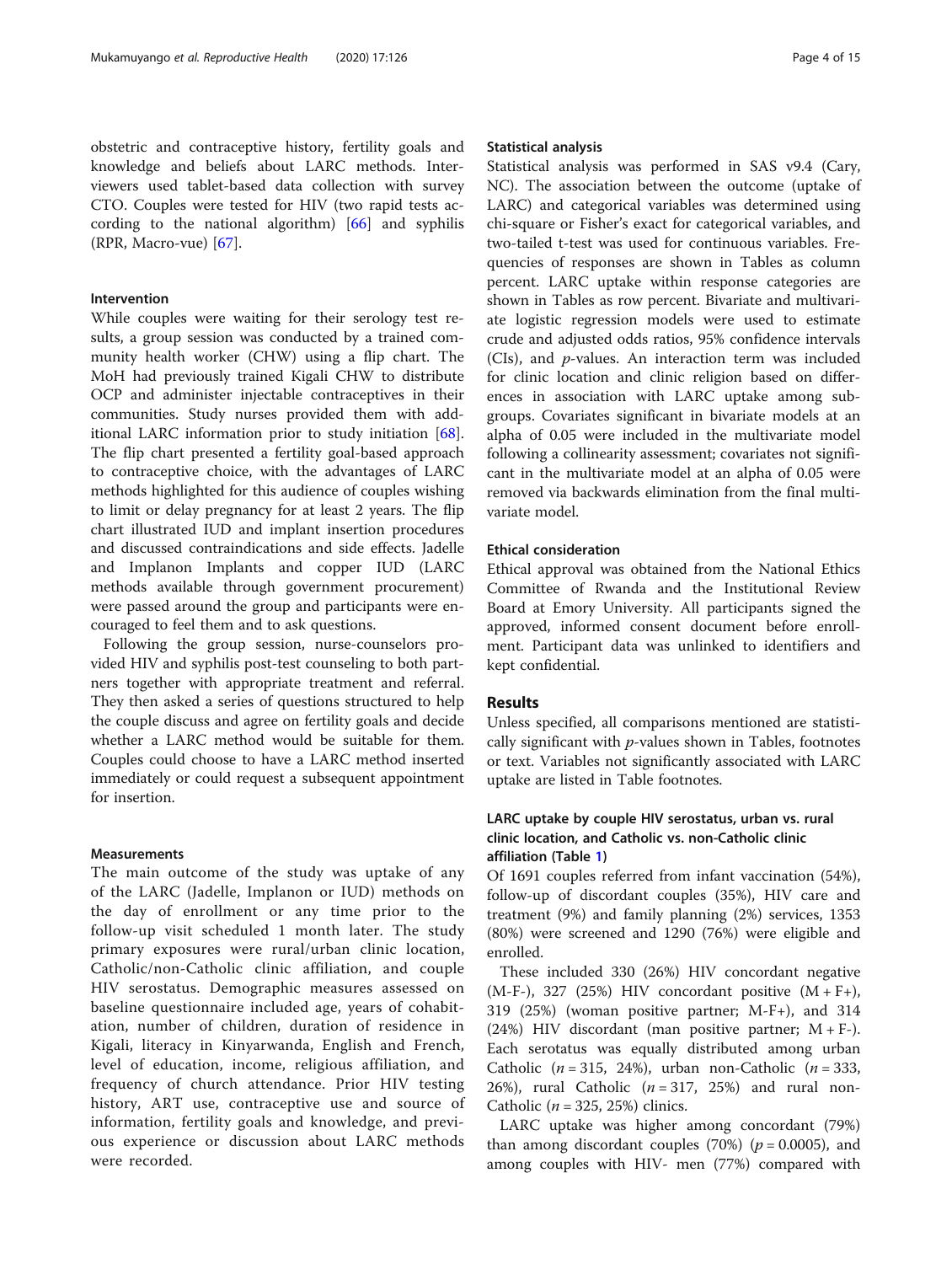<span id="page-4-0"></span>Table 1 LARC uptake by couple serostatus, urban vs.rural location and Catholic vs.non-Catholic clinic affiliation

|                                        | All Couples<br>LARC uptake at<br>LARC uptake within<br>enrollment ( $n = 767$ )<br>$(n = 1290)$<br>median 30 days ( $n = 193$ )<br>Column %<br>Row %<br>Row %<br>n<br>n.<br>n. |         |                |     |       |     | p-value*: LARC uptake<br>at enrollment vs. | $(n = 330)$ | No LARC uptake | p-value*: Across<br>all sub-groups |  |
|----------------------------------------|--------------------------------------------------------------------------------------------------------------------------------------------------------------------------------|---------|----------------|-----|-------|-----|--------------------------------------------|-------------|----------------|------------------------------------|--|
|                                        |                                                                                                                                                                                |         | within 30 days | n   | Row % |     |                                            |             |                |                                    |  |
| Couple HIV status                      |                                                                                                                                                                                |         |                |     |       |     | 0.2049                                     |             |                | 0.0005                             |  |
| M-F-                                   | 330                                                                                                                                                                            | 26%     | 218            | 66% | 46    | 14% |                                            | 66          | 20%            |                                    |  |
| $M + F +$                              | 327                                                                                                                                                                            | 25%     | 198            | 61% | 54    | 17% |                                            | 75          | 23%            |                                    |  |
| $M-F+$                                 | 319                                                                                                                                                                            | 25%     | 181            | 57% | 57    | 18% |                                            | 81          | 25%            |                                    |  |
| $M + F -$                              |                                                                                                                                                                                | 314 24% | 170            | 54% | 36    | 11% |                                            | 108         | 34%            |                                    |  |
| <b>Clinic affiliation and location</b> |                                                                                                                                                                                |         |                |     |       |     |                                            |             |                |                                    |  |
| Urban                                  |                                                                                                                                                                                |         |                |     |       |     | < 0.0001                                   |             |                | < 0.0001                           |  |
| Catholic                               | 315                                                                                                                                                                            | 24%     | 148            | 47% | 66    | 21% |                                            | 101         | 32%            |                                    |  |
| Non-Catholic                           | 333                                                                                                                                                                            | 26%     | 284            | 85% | 31    | 9%  |                                            | 18          | 5%             |                                    |  |
| Rural                                  |                                                                                                                                                                                |         |                |     |       |     | 0.6749                                     |             |                | < 0.0001                           |  |
| Catholic                               | 317                                                                                                                                                                            | 25%     | 142            | 45% | 43    | 14% |                                            | 132         | 42%            |                                    |  |
| Non-Catholic                           | 325                                                                                                                                                                            | 25%     | 193            | 59% | 53    | 16% |                                            | 79          | 24%            |                                    |  |

\*Chi-square test for categorical variables

HIV+ men (71%) ( $p = 0.0152$ ). Concordant HIV- couples were the most likely to uptake LARC methods on the day of enrollment (66% vs 57% of other couples,  $p =$ 0.0046). Compared to all other couples,  $M + F$ - couples were significantly less likely to uptake LARC (66% vs. 77% of other couples,  $p = < 0.0001$ ).

Uptake was higher in non-Catholic clinics (85% vs 63% in Catholic clinics,  $p < 0.0001$ ), and in urban clinics (82% vs 67% in rural clinics,  $p < 0.0001$ ). LARC uptake was highest among urban non-Catholic clinics (95%), followed by rural non-Catholic clinics (76%), urban Catholic clinics (68%), and the lowest uptake was 58% in rural Catholic clinics ( $p < 0.0001$ ). As expected, uptake in urban Catholic clinics was more likely to be after the date of enrollment (21% vs 9% in urban non-Catholic clinics,  $p < 0.0001$ ) as it required a referral to the nearby health post which could not always be acted on the same day. Uptake at enrollment was the same in urban (47%) and rural (45%) Catholic clinics but lower after enrollment in rural areas (14% vs 21% in urban Catholic clinics,  $p = 0.014$ ). This may reflect the greater obstacle presented by distance in rural areas.

# Demographic factors associated with LARC uptake after the intervention (Table [2](#page-5-0))

Mean ages were 31 for women and 35–36 for men, with concordant negative couples having the youngest mean ages compared to all other serostatus groups (29.3 vs. 31.0,  $p < 0.0001$  and 33.3 vs. 37.3,  $p < 0.0001$ , for women and men respectively). Mean duration of union was 6–7 years with concordant positive couples having the longest mean duration of cohabitation compared to all other serostatus groups (7.8 vs. 6.8,  $p = 0.0020$ ) and concordant negative couples the shortest mean duration compared to all other serostatus groups (6.3 vs. 7.3,  $p =$ 0.0009). The mean number of biological children was 2.2 with no significant differences between serostatus groups.

Couples who requested LARC were on average younger (35.7 vs. 37.9 for men, 30.4 vs. 31.1 for women), had lived in Kigali (16.1 vs.19.1 years for men, 13.3 vs.15.3 for women), and cohabited for fewer years (6.7 vs. 8.2 years) and had fewer children (2.2 biological and 2.7 in the home vs. 2.4 biological and 3.0 in the home for non-LARC couples). These differences were all statistically significant.

Not completing primary school was reported by 42% of women and 37% of men, with concordant HIV- couples having the highest educational achievements and concordant positive couples the lowest ( $p < 0.0001$  for both men and women). Literacy results were similar with 66% of men and 61% of women able to read easily in Kinyarwanda but a substantial difference between M-F- couples (80% of men and 76% of women read easily) and  $M + F+$ couples (54% of men and 48% of women) ( $p < 0.0001$  for both men and women). Discordant couples had intermediate literacy with 58–68% reporting easily reading Kinyarwanda. Reading easily in English or French was uncommon (2–4% overall) with M-F- couples again having the highest literacy  $(7-8%)$  and  $M + F+$  couples the lowest  $(1–2%) (p < 0.0001$  for both men and women). Most (94%) men and 43% of women reported some income with a monthly median of 40,000 Rwandan francs (\$50) for men and 20,000 Rwandan francs (\$25) for women (not shown).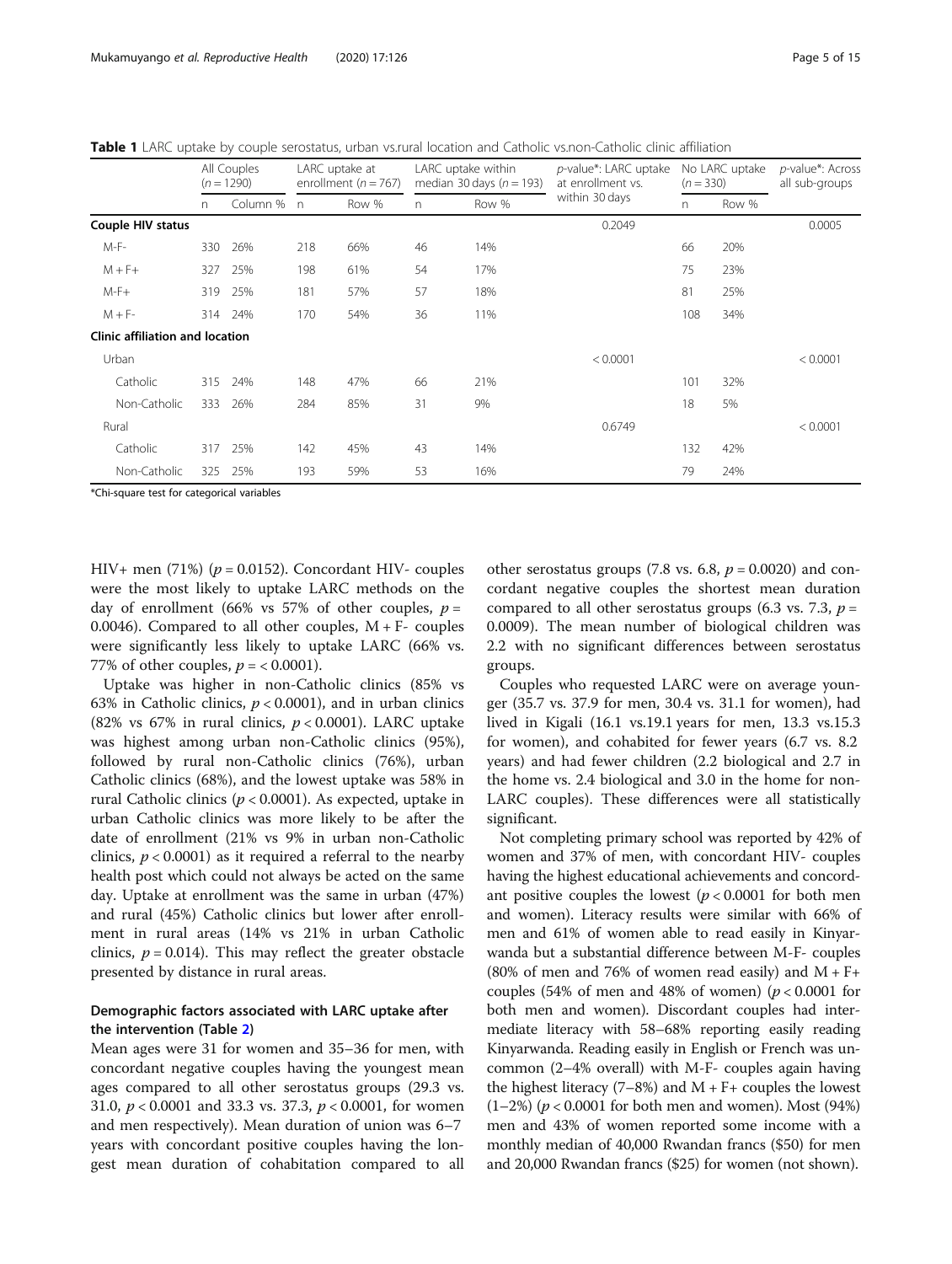# <span id="page-5-0"></span>Table 2 Significant individual and couple-level demographic factors associated with LARC uptake after the intervention

|                                                                                                                      | All Couples<br>$(n = 1290)$ |             | $(n = 960)$  | LARC uptake at baseline or Did not uptake p-value*<br>within median 30 days | LARC $(n = 330)$ |           |          |
|----------------------------------------------------------------------------------------------------------------------|-----------------------------|-------------|--------------|-----------------------------------------------------------------------------|------------------|-----------|----------|
|                                                                                                                      | mean                        | <b>SD</b>   | mean         | <b>SD</b>                                                                   | mean             | <b>SD</b> |          |
| Man's Age                                                                                                            | 36.3                        | 8.2         | 35.7         | 8.2                                                                         | 37.9             | 8.2       | < 0.0001 |
| <b>Woman's Age</b>                                                                                                   | 30.6                        | 5.4         | 30.4         | 5.5                                                                         | 31.1             | 5.1       | 0.0240   |
| Man's Years in Kigali                                                                                                | 16.9                        | 11.8        | 16.1         | 11.6                                                                        | 19.1             | 11.9      | < 0.0001 |
| Woman's Years in Kigali                                                                                              | 13.8                        | 10.1        | 13.3         | 10.1                                                                        | 15.3             | 10.2      | 0.0017   |
| <b>Cohabitation (years)</b>                                                                                          | 7.1                         | 5.0         | 6.7          | 4.9                                                                         | 8.2              | 5.1       | < 0.0001 |
| Number of biological children                                                                                        | 2.2                         | 1.4         | 2.2          | 1.3                                                                         | 2.4              | 1.5       | 0.0190   |
| Number of children in household                                                                                      | 2.8                         | 1.6         | 2.7          | 1.5                                                                         | 3.0              | 1.6       | 0.0004   |
|                                                                                                                      | n                           | Column<br>% | $\mathsf{n}$ | Row %                                                                       | n                | Row %     |          |
| Man Reads Kinyarwanda                                                                                                |                             |             |              |                                                                             |                  |           | 0.0144   |
| Easily/with difficulty                                                                                               | 1005                        | 78%         | 732          | 73%                                                                         | 273              | 27%       |          |
| Not at all                                                                                                           | 285                         | 22%         | 228          | 80%                                                                         | 57               | 20%       |          |
| Man Reads French                                                                                                     |                             |             |              |                                                                             |                  |           | 0.0066   |
| Easily/with difficulty                                                                                               | 198                         | 15%         | 132          | 67%                                                                         | 66               | 33%       |          |
| Not at all                                                                                                           | 1092                        | 85%         | 828          | 76%                                                                         | 264              | 24%       |          |
| Man's Level of Education                                                                                             |                             |             |              |                                                                             |                  |           | 0.0004   |
| Primary/Secondary/Tertiary                                                                                           | 813                         | 63%         | 578          | 71%                                                                         | 235              | 29%       |          |
| No education                                                                                                         | 477                         | 37%         | 382          | 80%                                                                         | 95               | 20%       |          |
| Woman's Level of Education                                                                                           |                             |             |              |                                                                             |                  |           | 0.0225   |
| Primary/Secondary/Tertiary                                                                                           | 752                         | 58%         | 542          | 72%                                                                         | 210              | 28%       |          |
| No education                                                                                                         | 538                         | 42%         | 418          | 78%                                                                         | 120              | 22%       |          |
| Man's Religion                                                                                                       |                             |             |              |                                                                             |                  |           | 0.0005   |
| Catholic/Other                                                                                                       | 635                         | 49%         | 500          | 79%                                                                         | 135              | 21%       |          |
| Pentecostal/Seven Day Adventist/Jehovah's<br>Witnesses/Anglican/<br>Baptist/Muslim/No religion                       | 655                         | 51%         | 460          | 70%                                                                         | 195              | 30%       |          |
| <b>Woman's Religion</b>                                                                                              |                             |             |              |                                                                             |                  |           | 0.0019   |
| Catholic/Other                                                                                                       | 535                         | 41%         | 432          | 81%                                                                         | 103              | 19%       |          |
| Pentecostal/Seven Day Adventist/Jehovah's Witnesses/Anglican/Baptist/<br>Muslim/No religion                          | 755                         | 59%         | 528          | 70%                                                                         | 227              | 30%       |          |
| <b>Couple Religion</b>                                                                                               |                             |             |              |                                                                             |                  |           | < 0.0001 |
| Both Catholic/Other                                                                                                  | 425                         | 33%         | 340          | 80%                                                                         | 85               | 20%       |          |
| Woman Catholic/Other, Man Pentecostal/Seven Day Adventist/Jehovah's<br>Witnesses/Anglican/Baptist/Muslim/No religion | 110                         | 9%          | 92           | 84%                                                                         | 18               | 16%       |          |
| Man Catholic/Other, Woman Pentecostal/Seven Day Adventist/Jehovah's<br>Witnesses/Anglican/Baptist/Muslim/No religion | 210                         | 16%         | 160          | 76%                                                                         | 50               | 24%       |          |
| Both Pentecostal/Seven Day Adventist/Jehovah's Witnesses/Anglican/<br>Baptist/Muslim/No religion                     | 545                         | 42%         | 368          | 68%                                                                         | 177              | 32%       |          |
| Man frequency of attending religious services                                                                        |                             |             |              |                                                                             |                  |           | 0.0001   |
| More than once a week                                                                                                | 272                         | 21%         | 178          | 65%                                                                         | 94               | 35%       |          |
| Once a week or less often                                                                                            | 1018                        | 79%         | 782          | 77%                                                                         | 236              | 23%       |          |
| Woman frequency of attending religious services                                                                      |                             |             |              |                                                                             |                  |           | < 0.0001 |
| More than once a week                                                                                                | 392                         | 30%         | 262          | 67%                                                                         | 130              | 33%       |          |
| Once a week or less often                                                                                            | 898                         | 70%         | 698          | 78%                                                                         | 200              | 22%       |          |
| ويحافظ المورديها المحافرون والمحافظ المورات                                                                          |                             |             |              |                                                                             |                  |           |          |

Man's frequency of attending religious services by religion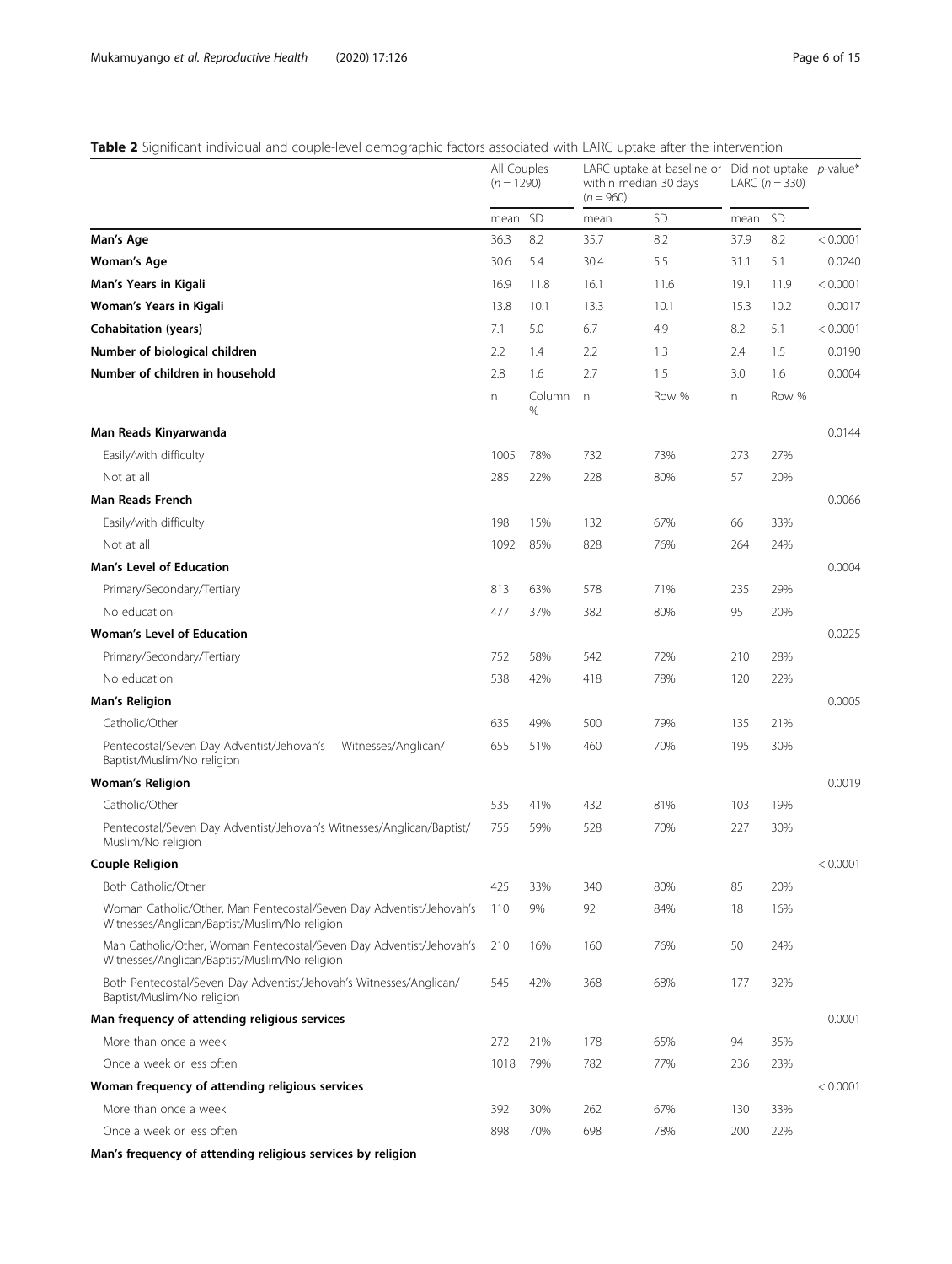# Table 2 Significant individual and couple-level demographic factors associated with LARC uptake after the intervention (Continued)

|                                                                                             | All Couples<br>$(n = 1290)$ |     | LARC uptake at baseline or<br>within median 30 days<br>$(n = 960)$ |           | Did not uptake p-value*<br>LARC $(n = 330)$ |     |        |
|---------------------------------------------------------------------------------------------|-----------------------------|-----|--------------------------------------------------------------------|-----------|---------------------------------------------|-----|--------|
|                                                                                             | mean                        | SD. | mean                                                               | <b>SD</b> | mean                                        | -SD |        |
| Catholic/Other                                                                              |                             |     |                                                                    |           |                                             |     | 0.0578 |
| More than once a week                                                                       | 66                          | 10% | 46                                                                 | 70%       | 20                                          | 30% |        |
| Once a week or less often                                                                   | 569                         | 90% | 454                                                                | 80%       | 115                                         | 20% |        |
| Pentecostal/Seven Day Adventist/Jehovah's Witnesses/Anglican/Baptist/<br>Muslim/No religion |                             |     |                                                                    |           |                                             |     | 0.0197 |
| More than once a week                                                                       | 206                         | 31% | 132                                                                | 64%       | 74                                          | 36% |        |
| Once a week or less often                                                                   | 449                         | 69% | 328                                                                | 73%       | 121                                         | 27% |        |
| Woman's frequency of attending religious services by religion                               |                             |     |                                                                    |           |                                             |     |        |
| Catholic/Other                                                                              |                             |     |                                                                    |           |                                             |     | 0.3745 |
| More than once a week                                                                       | 98                          | 18% | 76                                                                 | 78%       | 22                                          | 22% |        |
| Once a week or less often                                                                   | 437                         | 82% | 356                                                                | 81%       | 81                                          | 19% |        |
| Pentecostal/Seven Day Adventist/Jehovah's Witnesses/Anglican/Baptist/<br>Muslim/No religion |                             |     |                                                                    |           |                                             |     | 0.0014 |
| More than once a week                                                                       | 294                         | 39% | 186                                                                | 63%       | 108                                         | 37% |        |
| Once a week or less often                                                                   | 461                         | 61% | 342                                                                | 74%       | 119                                         | 26% |        |

\*Two-tailed t-test for continuous variables and chi-square test for categorical variables

The following demographic covariates were analyzed but were not associated with LARC uptake in chi-square analysis and are not presented above: man has income; woman has income, woman's literacy in English, French, and Kinyarwanda; man's literacy in English

Table [2](#page-5-0) presents significant individual and couple-level demographic factors associated with LARC uptake after the intervention. Variables not associated with LARC appear as footnotes to the table. Among both men and women, LARC uptake was highest in those with no education (80% of men and 78% of women) compared with those who had completed at minimum primary school (71% of men and 72% of women). Among men, literacy in Kinyarwanda and French was associated with lower LARC uptake (73% vs. 80% of illiterate and 67% vs. 76% of illiterate, respectively).

The most commonly reported religious affiliation among men was Catholicism (44% vs. 34% of women,  $p < 0.0001$ ), while women were more likely to report being Pentecostal (36% vs. 23% of men,  $p < 0.0001$ ). There were no notable differences in religious affiliation between couple HIV status groups. Other Protestant denominations included 9% Seventh Day Adventist, 4% Anglican, 1% each Jehovah witnesses and Baptist, with no difference between genders. Fifteen percent of participants were not Catholic nor Protestant: this included Muslims (6%), other (6%) and those reporting no religious affiliation (3%). LARC uptake was similar in all Protestant groups and in the Muslim/other/no religion categories and these are combined in Table [2.](#page-5-0)

Religion and frequency of attending religious services were associated with LARC uptake among both men and women, with Catholics (78% of men and 80% of women) having the highest and Protestants (70% of men

and 71% of women) the lowest LARC uptake. Attending services more than once a week was also associated with lower LARC uptake (65–67% of men and women, respectively) compared with those attending services once a week or less (77% of men and 78% of women). Among men this trend was noted in all religious groups though with only borderline significance among Catholics. In contrast, among women, only Protestants who attended services more than once/week had lower LARC uptake than those attending only once per week or less.

# HIV status, fertility goals, contraceptive experiences and concerns associated with LARC uptake after the intervention (Table [3\)](#page-7-0)

As reported above, couples with HIV+ men were less likely to uptake LARC. Among HIV+ men reporting ARV use, LARC uptake was lower (69% vs. 85% of couples with non-ARV-using HIV+ men). These associations with HIV status and ARV use were not noted for women.

Somewhat counter-intuitively, planning to have more children was associated with higher LARC uptake (77% vs. 72% of those not planning to have more children). For men, the most common source of information about family planning was the clinic, CHW (associated with higher LARC uptake), or radio (associated with lower LARC uptake). Half of couples had previously discussed LARC together and this was associated with a 94% uptake of LARC methods compared with only 54% among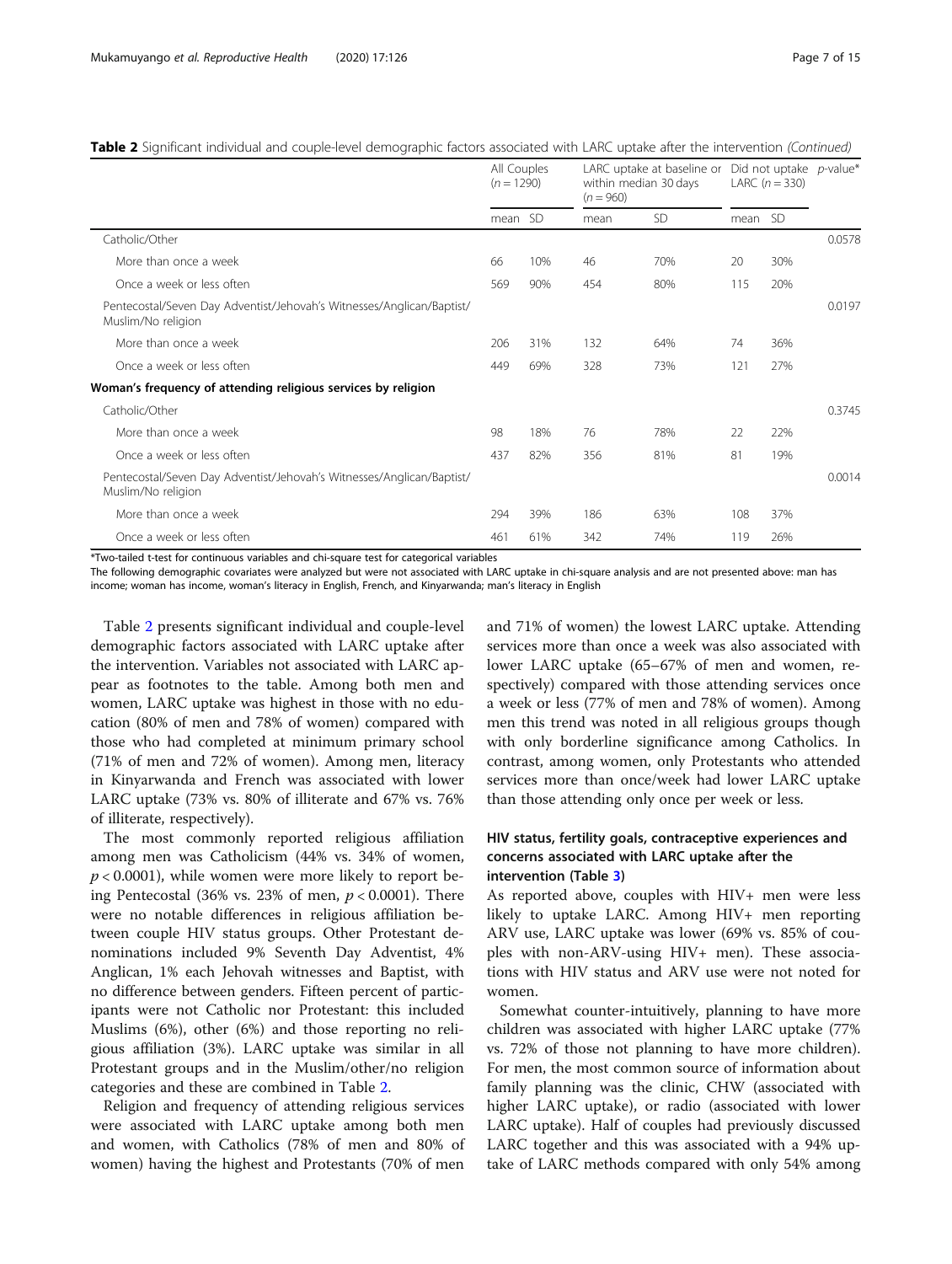# <span id="page-7-0"></span>Table 3 HIV status, fertility goals, contraceptive experiences and concerns associated with LARC uptake after the intervention

|                                                         | All Couples<br>$(n = 1290)$ |            |        | LARC uptake at baseline or within<br>median 30 days ( $n = 960$ ) | Did not uptake LARC<br>$(n = 330)$ | $p$ -value* |          |
|---------------------------------------------------------|-----------------------------|------------|--------|-------------------------------------------------------------------|------------------------------------|-------------|----------|
|                                                         | n                           | Column % n |        | Row %                                                             | n                                  | Row %       |          |
| Man's HIV Status                                        |                             |            |        |                                                                   |                                    |             | 0.0152   |
| Positive                                                | 641                         | 50%        | 458    | 71%                                                               | 183                                | 29%         |          |
| Negative                                                | 649                         | 50%        | 502    | 77%                                                               | 147                                | 23%         |          |
| Of HIV+, man on ARV                                     |                             |            |        |                                                                   |                                    |             | 0.0001   |
| Yes                                                     | 537                         | 84%        | 370    | 69%                                                               | 167                                | 31%         |          |
| No                                                      | 104                         | 16%        | 88     | 85%                                                               | 16                                 | 15%         |          |
| Plan to have more children                              |                             |            |        |                                                                   |                                    |             | 0.0283   |
| Yes/Unsure                                              | 634                         | 49%        | 489    | 77%                                                               | 145                                | 23%         |          |
| No                                                      | 656                         | 51%        | 471    | 72%                                                               | 185                                | 28%         |          |
| Previously discussed family planning as a couple        |                             |            |        |                                                                   |                                    |             | < 0.0001 |
| Yes                                                     | 1201                        | 93%        | 913    | 76%                                                               | 288                                | 24%         |          |
| No                                                      | 89                          | 7%         | 47     | 53%                                                               | 42                                 | 47%         |          |
| Couple previously discussed                             |                             |            |        |                                                                   |                                    |             |          |
| <b>IUD</b>                                              | 129                         | 10%        | 116    | 90%                                                               | 13                                 | 10%         | < 0.0001 |
| Jadelle                                                 | 548                         | 42%        | 517    | 94%                                                               | 31                                 | 6%          | < 0.0001 |
| IUD or Jadelle                                          | 628                         | 49%        | 589    | 94%                                                               | 39                                 | 6%          | < 0.0001 |
| Man: Sources of information about contraceptive methods |                             |            |        |                                                                   |                                    |             |          |
| Community Health Worker                                 | 398                         | 31%        | 310    | 78%                                                               | 88                                 | 22%         | 0.0563   |
| Radio                                                   | 406                         | 31%        | 281    | 69%                                                               | 125                                | 31%         | 0.0037   |
| Newspaper                                               | 36                          | 3%         | 19     | 53%                                                               | 17                                 | 47%         | 0.0025   |
| Current method to prevent pregnancy                     |                             |            |        |                                                                   |                                    |             | 0.0001   |
| Injectable                                              | 322                         | 25%        | 221    | 69%                                                               | 101                                | 31%         |          |
| Condoms                                                 | 591                         | 46%        | 427    | 72%                                                               | 164                                | 28%         |          |
| OCP                                                     | 93                          | 7%         | 76     | 82%                                                               | 17                                 | 18%         |          |
| Other/None                                              | 284                         | 22%        | 236    | 83%                                                               | 48                                 | 17%         |          |
| Man: Concerns about implant                             |                             |            |        |                                                                   |                                    |             | 0.0038   |
| Negative side effects                                   | 188                         | 16%        | 124    | 66%                                                               | 64                                 | 34%         |          |
| Bad for health                                          | 70                          | 6%         | 51     | 73%                                                               | 19                                 | 27%         |          |
| Doesn't work                                            | 39                          | 3%         | 33     | 85%                                                               | 6                                  | 15%         |          |
| Other                                                   | 14                          | 1%         | 6      | 43%                                                               | 8                                  | 57%         |          |
| No concerns                                             | 653                         | 55%        | 497    | 76%                                                               | 156                                | 24%         |          |
| Don't know                                              | 229                         | 19%        | 172    | 75%                                                               | 57                                 | 25%         |          |
| Woman: Concerns about implant                           |                             |            |        |                                                                   |                                    |             | < 0.0001 |
| Negative side effects                                   | 292                         | 23%        | 184    | 63%                                                               | 108                                | 37%         |          |
| Bad for health                                          | 93                          | 7%         | 70     | 75%                                                               | 23                                 | 25%         |          |
| Doesn't work                                            | 59                          | 5%         | 44     | 75%                                                               | 15                                 | 25%         |          |
| Other                                                   | 15                          | 1%         | 9      | 60%                                                               | 6                                  | 40%         |          |
| No concerns                                             | 638                         | 50%        | 506    | 79%                                                               | 132                                | 21%         |          |
| Don't know                                              | 171                         | 13%        | 132    | 77%                                                               | 39                                 | 23%         |          |
| Man: Concerns about IUD                                 |                             |            |        |                                                                   |                                    |             | 0.0031   |
| Negative side effects                                   | 74                          | 11%        | 54     | 73%                                                               | 20                                 | 27%         |          |
| Bad for health                                          | 49                          | 7%         | $45\,$ | 92%                                                               | $\overline{4}$                     | 8%          |          |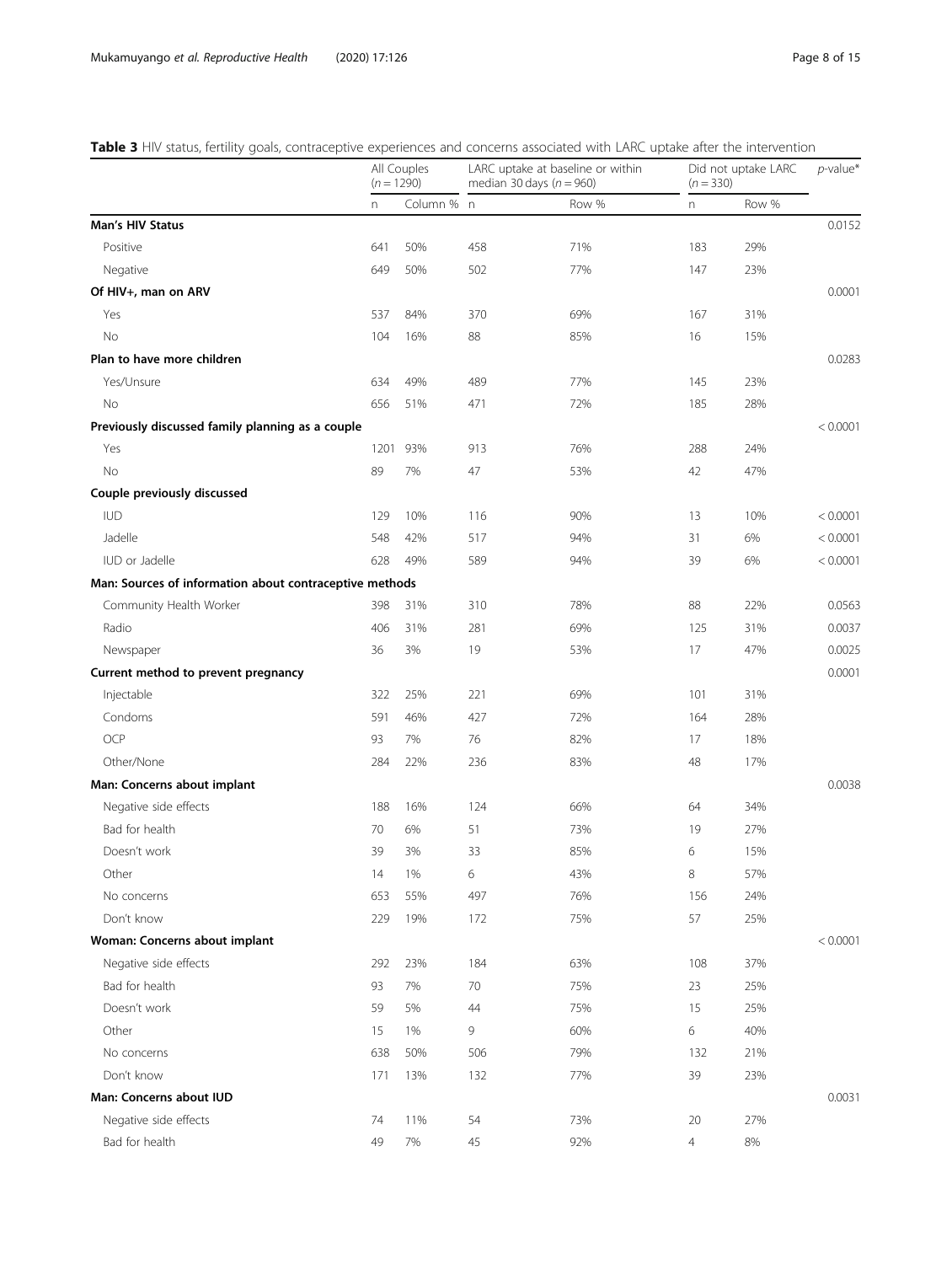Table 3 HIV status, fertility goals, contraceptive experiences and concerns associated with LARC uptake after the intervention (Continued)

|                           | $(n = 1290)$ | All Couples | LARC uptake at baseline or within<br>median 30 days ( $n = 960$ ) |       | Did not uptake LARC<br>$(n = 330)$ | $p$ -value* |        |
|---------------------------|--------------|-------------|-------------------------------------------------------------------|-------|------------------------------------|-------------|--------|
|                           | n.           | Column % n  |                                                                   | Row % | $\mathsf{n}$                       | Row %       |        |
| Doesn't work              | 45           | 6%          | 42                                                                | 93%   | 3                                  | 7%          |        |
| Other                     | 12           | 2%          | 8                                                                 | 67%   | 4                                  | 33%         |        |
| No concerns               | 317          | 45%         | 228                                                               | 72%   | 89                                 | 28%         |        |
| Don't know                | 200          | 29%         | 151                                                               | 76%   | 49                                 | 25%         |        |
| Woman: Concerns about IUD |              |             |                                                                   |       |                                    |             | 0.0665 |
| Negative side effects     | 166          | 15%         | 109                                                               | 66%   | 57                                 | 34%         |        |
| Bad for health            | 132          | 12%         | 98                                                                | 74%   | 34                                 | 26%         |        |
| Doesn't work              | 102          | 9%          | 80                                                                | 78%   | 22                                 | 22%         |        |
| Other                     | 39           | 4%          | 29                                                                | 74%   | 10                                 | 26%         |        |
| No concerns               | 419          | 38%         | 309                                                               | 74%   | 110                                | 26%         |        |
| Don't know                | 235          | 22%         | 186                                                               | 79%   | 49                                 | 21%         |        |

\*Two-tailed t-test for continuous variables and chi-square test for categorical variables

The following covariates were analyzed but were not associated with LARC uptake in chi-square analysis and are not presented above: woman's HIV or ARV status; individual or couple RPR status; preferred timing of last pregnancy; man wants more children (yes/don't know vs no); woman wants more children (yes/don't know vs no); all women's sources of information about contraceptive methods; clinic staff, friends, spouse, TV or other as men's sources of information about contraceptive methods; man previously heard of implant; woman previously heard of implant; man previously heard of IUD; woman previously heard of IUD; woman previously used implant; and woman previously used IUD

Man and woman's concerns about negative side effects from the implant and IUD were included in bivariate and multivariate models as dichotmous variables (concerned about negative side effects yes/no)

couples who had not discussed IUD or implant previously. Current use of injectable contraception or condoms as the only contraception prior to the intervention was associated with lower uptake of LARC methods (69 and 72%, respectively compared with 82–83% of OCP and non-modern method users). Among the 92% of men and 98% of women who had previously heard of the implant, 16% of men and 23% of women thought they had negative side effects and this was associated with lower LARC uptake (66% of men and 63% of women compared with 76% of men and 78% of women not citing negative side effects as a concern, respectively).

# Multivariate analysis of factors associated with LARC uptake (Table [4](#page-9-0))

Variables associated with LARC uptake in bivariate analysis were included in the multivariate model with the exception of man's ARV use which was collinear with man's HIV status. Interaction terms between rural/urban and Catholic/non-Catholic clinics showed non-Catholic clinics having higher uptake in both urban and rural areas and urban having higher uptake than rural in this group. In this model, the interaction term for urban vs. rural LARC uptake in Catholic clinics was not significant. Couple HIV status did not remain associated with LARC uptake in the multivariate model. Only the age of the man remained significant when both men's and women's ages and number of children were included in the model. Not having completed at least primary school

remained predictive of LARC uptake among both men and women. When religious affiliation of the man and woman were combined, couples with the woman or both partners Catholic remained significantly more likely to choose a LARC method. Frequency of attending religious services did not remain independently predictive in the final multivariate model. Baseline injectable and condom use remained predictive of lower LARC uptake compared with OCP use or use of traditional or no contraception. The strongest predictor of LARC uptake was the couple having discussed one or both LARC methods prior to the day of enrollment. Higher LARC uptake was also associated with women not having concerns about implant negative side effects.

# **Discussion**

Our intervention used a coordinated, multifaceted approach to HIV-FP integration building on the literature and prior experience in Rwanda. Key components were: including both cohabiting partners, triaging participants based on fertility goals, providing low cost group education by CHW, cross-training FP and HIV clinic staff in client-centered approaches and dual-method counseling for HIV discordant couples, training FP nurses to comfortably insert LARC methods, procurement of LARC supplies, point-of-care LARC insertion, and protected government clinic staff time. Our results confirm that when integrated with joint HIV counseling and testing, a simple intervention offering LARC to couples who desire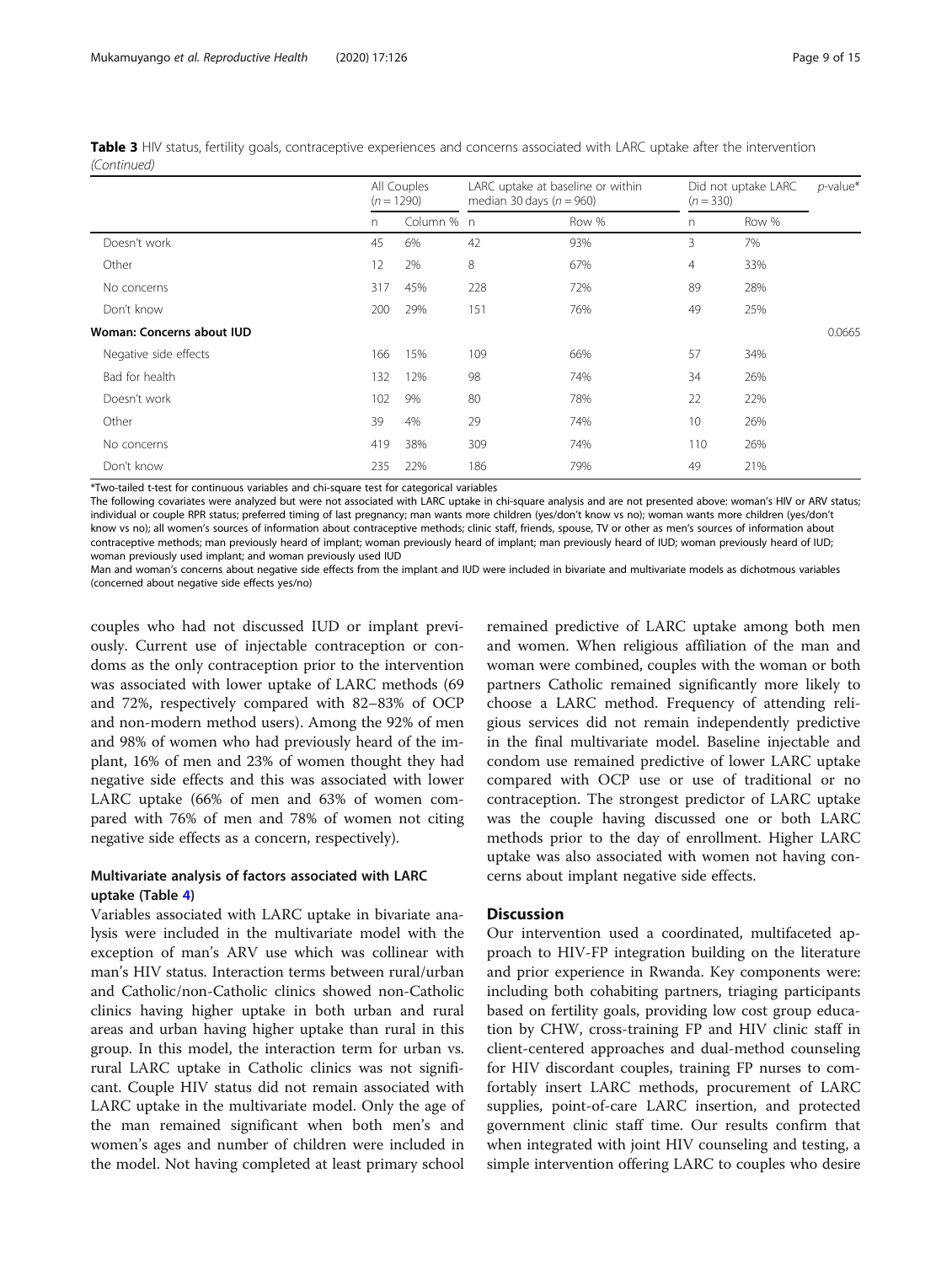# <span id="page-9-0"></span>Table 4 Multivariate analysis of clinic, couple and individual-level factors associated with LARC uptake after the intervention

|                                                                                                                       | Bivariate models |        |           |            | Final multivariate model |           |                                         |                 |  |
|-----------------------------------------------------------------------------------------------------------------------|------------------|--------|-----------|------------|--------------------------|-----------|-----------------------------------------|-----------------|--|
|                                                                                                                       |                  | 95% CI |           |            |                          | 95% CI    |                                         |                 |  |
|                                                                                                                       | COR <sup>a</sup> | $LL^b$ | $ULc$     | $p$ -value | aOR <sup>d</sup>         | $L^{b}$   | $\ensuremath{\mathsf{UL}}^{\mathsf{c}}$ | <i>p</i> -value |  |
| <b>Clinic Location*Clinic Religion</b>                                                                                |                  |        |           |            |                          |           |                                         |                 |  |
| Non-Catholic vs Catholic in Urban Clinics                                                                             | 8.26             | 4.86   | 14.04     | < 0.0001   | 4.16                     | 2.34      | 7.39                                    | < 0.0001        |  |
| Non-Catholic vs Catholic in Rural Clinics                                                                             | 2.22             | 1.58   | 3.11      | < 0.0001   | 1.47                     | 1.01      | 2.16                                    | 0.0447          |  |
| Urban vs Rural in Non-Catholic Clinics                                                                                | 5.62             | 3.28   | 9.63      | < 0.0001   | 2.84                     | 1.58      | 5.11                                    | 0.0005          |  |
| Urban vs Rural in Catholic Clinics                                                                                    | 1.51             |        | 1.09 2.09 | 0.0128     | 1.01                     | 0.70      | 1.46                                    | 0.9666          |  |
| <b>Couple HIV Status</b>                                                                                              |                  |        |           |            |                          |           |                                         |                 |  |
| M-F-                                                                                                                  | ref              |        |           |            |                          |           |                                         |                 |  |
| $M + F +$                                                                                                             | 0.84             |        | 0.58 1.22 | 0.3602     |                          |           |                                         |                 |  |
| $M + F -$                                                                                                             | 0.48             |        | 0.33 0.68 | < 0.0001   |                          |           |                                         |                 |  |
| $M-F+$                                                                                                                | 0.74             |        | 0.51 1.06 | 0.1017     |                          |           |                                         |                 |  |
| Man on ARV                                                                                                            |                  |        |           |            |                          |           |                                         |                 |  |
| Yes                                                                                                                   | 1.63             |        | 1.27 2.10 | 0.0001     |                          |           |                                         |                 |  |
| No                                                                                                                    | ref              |        |           |            |                          |           |                                         |                 |  |
| Man Age (per one year increase)                                                                                       | 0.97             |        | 0.96 0.98 | < 0.0001   | 0.97                     | 0.95      | 0.99                                    | 0.0011          |  |
| Woman Age (per one year increase)                                                                                     | 0.97             |        | 0.95 1.00 | 0.0242     |                          |           |                                         |                 |  |
| Cohabitation (per one year increase)                                                                                  | 0.95             |        | 0.92 0.97 | < 0.0001   |                          |           |                                         |                 |  |
| Man's Years in Kigali (per one year increase)                                                                         | 0.98             |        | 0.97 0.99 | < 0.0001   |                          |           |                                         |                 |  |
| Woman's Years in Kigali per one year increase)                                                                        | 0.98             |        | 0.97 0.99 | 0.0018     |                          |           |                                         |                 |  |
| Number of Biological Children (per each child increase)                                                               | 0.89             |        | 0.82 0.98 | 0.0123     |                          |           |                                         |                 |  |
| Number of Children in Household (per each child increase)                                                             | 0.87             |        | 0.81 0.94 | 0.0005     |                          |           |                                         |                 |  |
| Man's Highest Education Completed                                                                                     |                  |        |           |            |                          |           |                                         |                 |  |
| None                                                                                                                  | 1.64             | 1.25   | 2.14      | 0.0004     | 1.39                     | 1.01      | 1.90                                    | 0.0451          |  |
| Primary/Secondary/Higher                                                                                              | ref              |        |           |            |                          |           |                                         |                 |  |
| <b>Woman's Highest Education Completed</b>                                                                            |                  |        |           |            |                          |           |                                         |                 |  |
| None                                                                                                                  | 1.35             |        | 1.04 1.75 | 0.0228     | 1.53                     | 1.13      | 2.08                                    | 0.0067          |  |
| Primary/Secondary/Higher                                                                                              | ref              |        |           |            |                          |           |                                         |                 |  |
| Man Reads Kinyarwanda                                                                                                 |                  |        |           |            |                          |           |                                         |                 |  |
| Easily/With Difficulty                                                                                                | ref              |        |           |            |                          |           |                                         |                 |  |
| Not at all                                                                                                            | 1.49             |        | 1.08 2.06 | 0.0149     |                          |           |                                         |                 |  |
| Man Reads French                                                                                                      |                  |        |           |            |                          |           |                                         |                 |  |
| Easily/With Difficulty                                                                                                | ref              |        |           |            |                          |           |                                         |                 |  |
| Not at all                                                                                                            | 1.57             |        | 1.13 2.17 | 0.0069     |                          |           |                                         |                 |  |
| <b>Couple Religion</b>                                                                                                |                  |        |           |            |                          |           |                                         |                 |  |
| Both Catholic/Other                                                                                                   | 1.92             |        | 1.42 2.59 | < 0.0001   | 1.53                     | 1.09      | 2.16                                    | 0.0152          |  |
| Woman Catholic/Other, Man Pentecostal/Seven Day Adventist/Jehovah's Witnesses/<br>Anglican/Baptist/Muslim/No religion | 2.46             |        | 1.44 4.20 | 0.001      | 2.05                     | 1.13      | 3.74                                    | 0.0190          |  |
| Man Catholic/Other, Woman Pentecostal/Seven Day Adventist/Jehovah's Witnesses/<br>Anglican/Baptist/Muslim/No religion | 1.54             |        | 1.07 2.22 | 0.0205     |                          | 1.40 0.92 | 2.13                                    | 0.1212          |  |
| Both Pentecostal/Seven Day Adventist/Jehovah's Witnesses/Anglican/Baptist/Muslim/<br>No religion                      | ref              |        |           |            |                          |           |                                         |                 |  |
| Man frequency of attending religious services                                                                         |                  |        |           |            |                          |           |                                         |                 |  |
| Once a week or less often                                                                                             | 1.75             |        | 1.31 2.34 | 0.0001     |                          |           |                                         |                 |  |
| More than once a week                                                                                                 | ref              |        |           |            |                          |           |                                         |                 |  |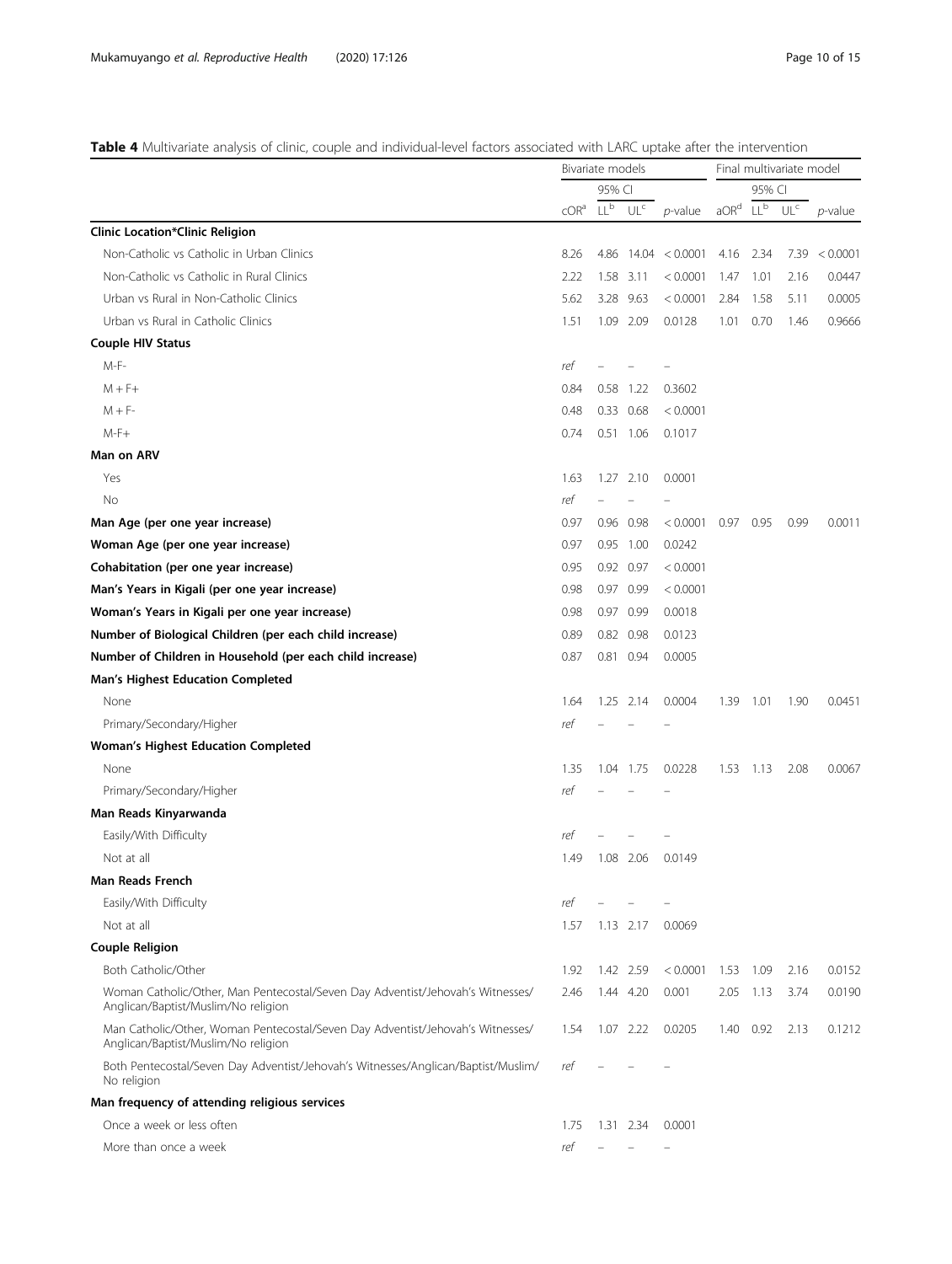Table 4 Multivariate analysis of clinic, couple and individual-level factors associated with LARC uptake after the intervention (Continued)

|                                                                  | Bivariate models            |                 |                 |                                              | Final multivariate model |                        |      |            |  |
|------------------------------------------------------------------|-----------------------------|-----------------|-----------------|----------------------------------------------|--------------------------|------------------------|------|------------|--|
|                                                                  |                             | 95% CI          |                 |                                              |                          | 95% CI                 |      |            |  |
|                                                                  | $\mathsf{COR}^{\mathsf{a}}$ | LL <sup>b</sup> | UL <sup>c</sup> | $p$ -value                                   | aOR <sup>d</sup>         | $LL^b$ UL <sup>c</sup> |      | $p$ -value |  |
| Woman frequency of attending religious services                  |                             |                 |                 |                                              |                          |                        |      |            |  |
| Once a week or less often                                        | 1.73                        |                 | 1.33 2.52       | < 0.0001                                     |                          |                        |      |            |  |
| More than once a week                                            | ref                         |                 |                 |                                              |                          |                        |      |            |  |
| Plan to have more children together                              |                             |                 |                 |                                              |                          |                        |      |            |  |
| Yes/unsure                                                       | 1.33                        | $1.03$ 1.7      |                 | 0.0285                                       |                          |                        |      |            |  |
| <b>No</b>                                                        | ref                         |                 |                 |                                              |                          |                        |      |            |  |
| Contraceptive on day of enrollment                               |                             |                 |                 |                                              |                          |                        |      |            |  |
| Injectable                                                       | 0.45                        | 0.3             | 0.66            | < 0.0001                                     | 0.55                     | 0.35                   | 0.87 | 0.0096     |  |
| Condoms                                                          | 0.53                        | 0.37            | 0.76            | 0.0005                                       | 0.59                     | 0.39                   | 0.89 | 0.0113     |  |
| <b>OCP</b>                                                       | 0.91                        |                 | 0.49 1.67       | 0.7601                                       | 1.21                     | 0.61                   | 2.40 | 0.5935     |  |
| Other/None                                                       | ref                         |                 |                 |                                              |                          |                        |      |            |  |
| Couple previously discussed IUD and/or implant                   |                             |                 |                 |                                              |                          |                        |      |            |  |
| Yes                                                              | 11.85                       |                 |                 | 8.28 16.95 < 0.0001 7.59 5.18 11.13 < 0.0001 |                          |                        |      |            |  |
| No                                                               | ref                         |                 |                 |                                              |                          |                        |      |            |  |
| Man heard of implant and concerned about side effects            |                             |                 |                 |                                              |                          |                        |      |            |  |
| No                                                               | 1.62                        |                 | 1.16 2.26       | 0.0042                                       |                          |                        |      |            |  |
| Yes                                                              | ref                         |                 |                 |                                              |                          |                        |      |            |  |
| Woman heard of implant and concerned about negative side effects |                             |                 |                 |                                              |                          |                        |      |            |  |
| No                                                               | 2.05                        |                 | 1.55 2.72       | < 0.0001                                     | 1.49                     | 1.07                   | 2.07 | 0.0193     |  |
| Yes                                                              | ref                         |                 |                 |                                              |                          |                        |      |            |  |
| Woman heard of IUD and concerned about negative side effects     |                             |                 |                 |                                              |                          |                        |      |            |  |
| <b>No</b>                                                        | 1.63                        |                 | 1.15 2.31       | 0.0059                                       |                          |                        |      |            |  |
| Yes                                                              | ref                         |                 |                 |                                              |                          |                        |      |            |  |

d: woman HIV+ or on ARV, man wants more children, woman wants mor children, woman previously used IUD, woman previously used implant, preferred timing of last pregnancy, man concerned about negative side effects of IUD <sup>a</sup>Crude odds ratio

<sup>b</sup>Lower limit for 95% confidence interval (CI)

<sup>c</sup>Upper limit for 95% confidence interval (CI)

<sup>d</sup>Adjusted odds ratio

to delay or limit pregnancy results in a high uptake of these methods. Overall uptake was encouraging ranging from 58% in rural Catholic clinics to 95% in urban, non-Catholic clinics. Residual obstacles at the facility- and client-level are addressable, as discussed below.

The literature on HIV-FP integration at the facilitylevel highlights the importance of structural aspects of service delivery including commodities and reagent stocks, provider knowledge and skills, workload and job satisfaction [[42,](#page-13-0) [43](#page-13-0)]. In Tanzania significant determinants of facility readiness for integrating FP and HIV were being government owned, having routine management meetings, availability of guidelines inservice training of staff and availability of laboratories for HIV testing [[37](#page-13-0)]. In Kenya, facilities where staff were supported by management to work as a team to

share workload delivered better integrated services despite resource shortages. In contrast, where staff were poorly organized and unsupported, services were poor despite structural integration [\[40](#page-13-0)]. A South African group developed a model for KwaZulu-Natal that provided capacity building and commodity monitoring with involvement of community members [[41](#page-13-0)], while a quality improvement program for maternal, child and HIV care in South African primary health care facilities resulted in improved child services but no impact on HIV-FP integration [[39\]](#page-13-0). A comparison of FP services in integrated and non-integrated clinics in Malawi and Tanzania found no adverse outcomes due to strain on facility or providers but noted strengthened FP commodity stocks likely due to HIV-related supply chains in integrated clinics [[38](#page-13-0)]. An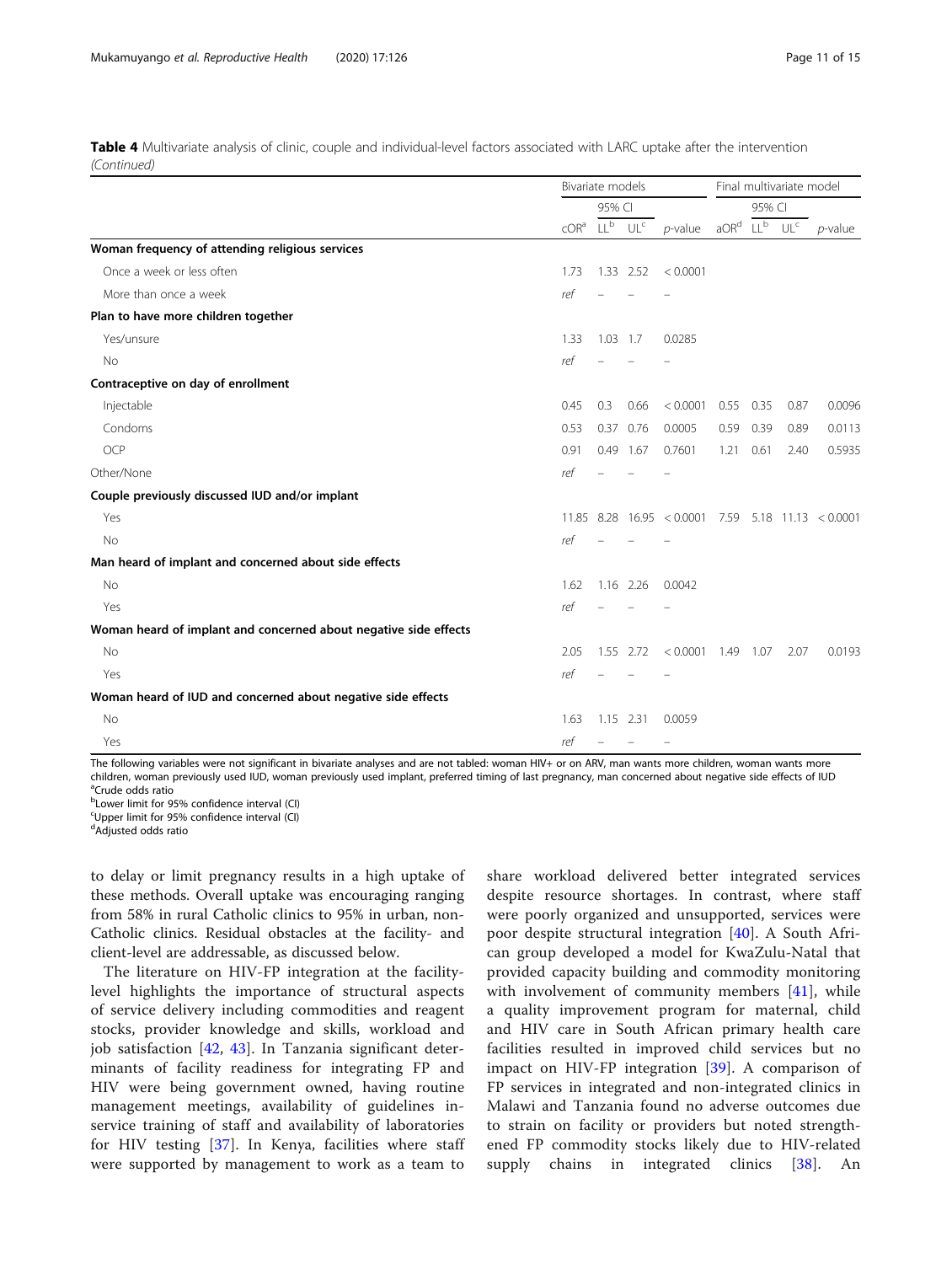organizational network analysis in Ethiopia [\[44](#page-13-0)] led to an intervention that resulted in a 55% increase in HIV-FP referrals [\[45](#page-13-0)].

These experiences make clear the critical role facility and staff components play in the success of any HIV-FP program. Our intervention included capacity building and ensured that the necessary commodities were present. Hiring successful trainees when they were off duty provided a financial incentive and allowed staff to become confident and proud of their newly acquired skills. While some would argue that this approach is not sustainable, we found during the nationwide expansion of CVCT that new skills transition into day to day practice and – when supported by MoH mandates – eventually become the standard of care [\[59](#page-14-0)]. We also implemented our integrated HIV-FP model in 55 urban and 215 rural government clinics across 33 districts in Zambia: the program provided HIV-FP counseling to 208,211 couples and performed 101,322 LARC insertions [[69](#page-14-0)].

Though promising, our results do expose facility level obstacles to HIV-FP integration in Rwanda, specifically the influence of Catholic affiliation and rural location. Prior to the Genocide of the Tutsi in 1994, Rwanda was predominantly Catholic [[70\]](#page-14-0). Since the Genocide, the demography of religion in Rwanda has changed with a marked increase in the number of Protestants denominations, in particular Pentecostal churches [[71\]](#page-14-0) which were particularly popular among women in our sample. Clinics affiliated with the Catholic Church do not provide contraception but they do refer interested clients to a nearby health post established by the MoH for family planning [\[72](#page-14-0)]. Staff are provided by the MoH without regard to their religion and rotated regularly, therefore we presume that provider bias did not operate differentially in Catholic and non-Catholic clinics. Interestingly, the proportion of Catholic clients did not differ in Catholic and non-Catholic clinics, and Catholic women and couples were more receptive to LARC than others as has been reported by others [[73,](#page-14-0) [74](#page-14-0)]. The uptake of LARC among our study participants referred from Catholic clinics to health posts, though low relative to non-Catholic clinics, was still substantial. The lower uptake in Catholic clinics was thus most likely due to the need to travel to the nearby health post rather than to any effect of personal religious beliefs.

At the client-level, time and distance were likely contributors to lower uptake in rural compared with urban clinics. Shifting the task of LARC endorsement to CHW is one solution to distance and physically separated services. In a related study in 8 different

catchment areas in Kigali, we used the same training procedures for CHW as was used here, but tasked them with educating the households they were assigned to about LARC and providing written referrals for interested women and couples. Specifically, the clients they provided OCP and DMPA injections to, along with women who were post-partum or multigravida, were prioritized as target audiences that might benefit from learning about LARC [\[68](#page-14-0)]. In a 13 month period, CHW distributed 7712 referrals, 79% leading to clinic visits and 95% of those resulting in LARC uptake. Of note, CHW could advise interested women to go directly to the health post (rather than the Catholic clinic), and could emphasize that while traveling for LARC insertion might be burdensome, one visit resulting in long acting protection was preferable to repeated visits or a method failure.

LARC-focused content of the education sessions, targeted messaging and the focus on couples rather than women alone would not have succeeded without the structural underpinning. That said, we did identify individual and couple-level characteristics of associated with LARC uptake and indicative of gaps that should be examined.

The strongest predictor of LARC uptake was having previously discussed LARC methods as a couple, which reinforces the need to expand demand creation strategies while bolstering clinic capacity to provide LARC methods. However, concern about the negative side effects of hormonal implants remained a deterrent to LARC uptake among women. Overcoming misconceptions and knowledge gaps among providers and patients is an important and ongoing need that should be addressed by CHW and clinic staff [[75](#page-14-0)].

Concordant couples were more likely to uptake LARC than discordant couples, the latter being more likely to report condom use as their only contraceptive method. Couple HIV status was likely confounded with condom use and only the latter remained predictive in the multivariate analysis. Use of DMPA as contraception was also independently associated with not choosing LARC. It may be that condom and DMPA users were satisfied with their current method and did not feel the need to have additional protection against unplanned pregnancy. However, condoms have a higher contraceptive failure rate than other modern methods, even among discordant couples who are highly motivated to adhere with them consistently [[76](#page-14-0)–[78](#page-14-0)], and previous studies have reported more unprotected sex in DMPA vs nonhormonal method users [[79\]](#page-14-0). More impactful dualmethod counseling for condom and DMPA users may be an important improvement. Additionally, previous studies have noted high rates of discontinuation among DMPA users [\[80](#page-14-0)] and further study is needed to assess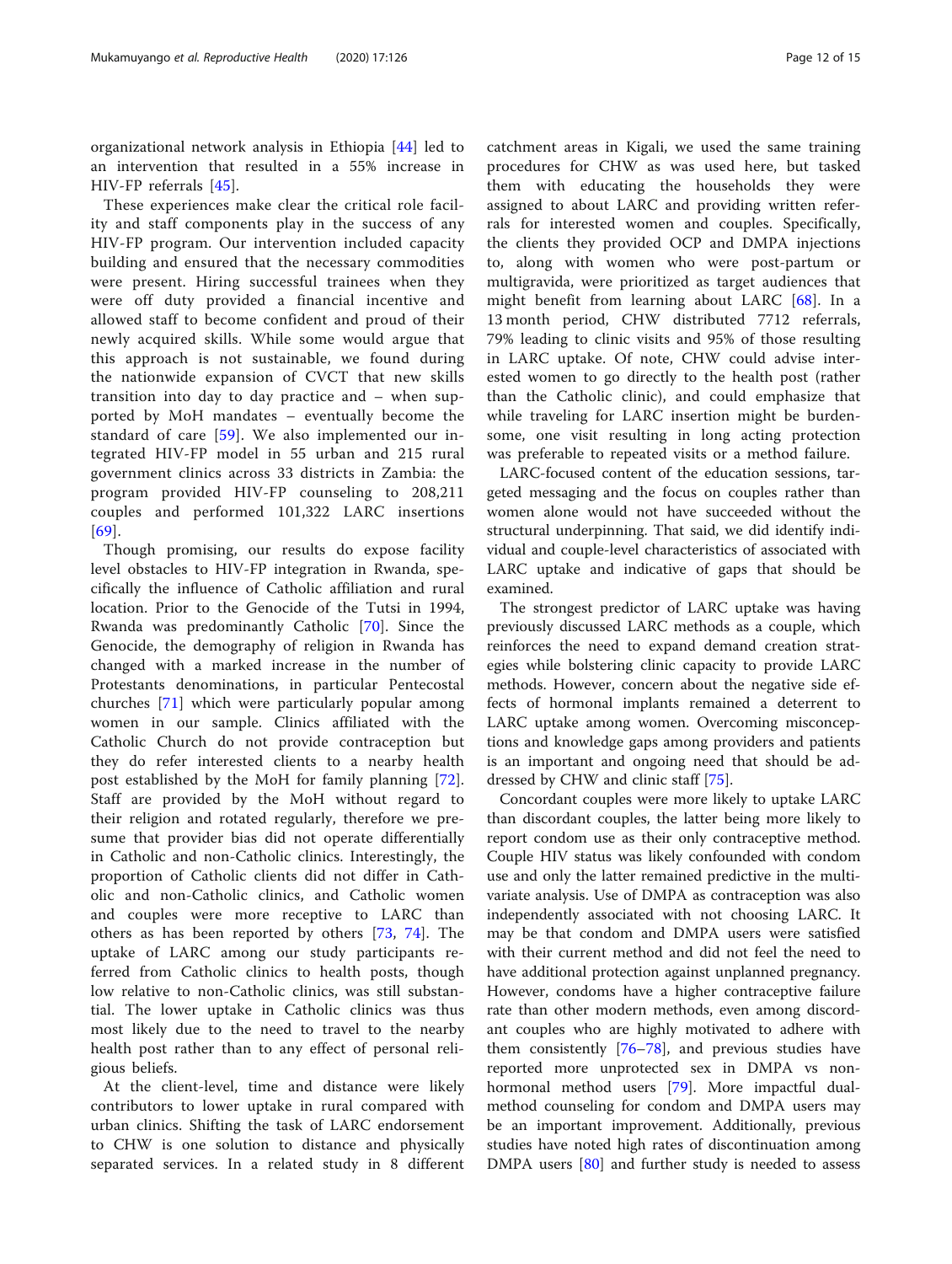<span id="page-12-0"></span>whether a LARC method might be an acceptable alternative to this subgroup.

The limitations of our study included limited generalizability of our findings given convenience sampling of couples expressing a desire to delay or limit pregnancy, limited sample size to explore some association, and loss to follow-up that may be differential by exposures of interest.

# Conclusions

A combination of couples-focused education about LARC based on stated fertility goals and access to point of care LARC insertion was highly impactful in Kigali, Rwanda. Combining this program with joint HIV testing and counseling mutually leverages heterosexual and perinatal HIV prevention and unplanned pregnancy prevention. We encourage further research, both behavioral and operational, to further optimize and integrate HIV and unplanned pregnancy prevention in resource-limited settings.

#### Abbreviations

aOR: Adjusted odds ratio; CFPC: Couples' family planning counseling; CHW: Community health worker; CVCT: Couples' voluntary HIV counseling and testing; IUD: Intrauterine device; LARC: Long-acting reversible contraception; MoH: Ministry of Health; OCP: Oral contraceptive pills; PSF: Projet San Francisco; RZHRG: Rwanda Zambia HIV Research Group

#### Acknowledgments

We thank the Ministry of Health, staff and study participants from government health clinics in Kigali, Rwanda, and students and staff of Emory, PSF and RZHRG.

#### Authors' contributions

JM made substantial contributions to conception and design, acquisition of data, and analysis and interpretation of data. RI, JN, AA, GA, SRE, AT, NK, SA, EK made substantial contributions to conception, design, and analysis and interpretation of data. RP and KMW made substantial contributions to analysis and interpretation of data. All authors have been involved in drafting the manuscript or revising it critically for important intellectual content, have given final approval of the version to be published, and agree to be accountable for all aspects of the work in ensuring that questions related to the accuracy or integrity of any part of the work are appropriately investigated and resolved.

#### Funding

The authors have no conflicts of interest to declare. This work was supported by National Institutes of Health [\(https://www.nih.gov/](https://www.nih.gov/)) grants [R01 MH66767, R01 HD40125, and R01 MH95503; K01 MH107320, R01 AI051231]; the AIDS International Training and Research Program Fogarty International Center [D43 TW001042]; and the Emory Center for AIDS Research [P30 AI050409]. Additional support was provided by the International AIDS Vaccine Initiative ([https://www.iavi.org/\)](https://www.iavi.org/). This work was also supported through the Sub-Saharan African Network for TB/HIV Research Excellence (SANTHE), a DELTAS Africa Initiative [grant # DEL-15-006]. The DELTAS Africa Initiative is an independent funding scheme of the African Academy of Sciences (AAS)'s Alliance for Accelerating Excellence in Science in Africa (EASA) and supported by the New Partnership for Africa's Development Planning and Coordinating Agency (NEPAD Agency) with funding from Wellcome Trust [grant # 107752/ Z/15/Z] and the UK government. The views expressed in this publication are those of the author(s) and not necessarily of those for AAS, NEPAD Agency, Wellcome Trust or the UK government'. The contents are the responsibility of the authors and do not necessarily reflect the views of sponsors, who had no role in study design, data collection and analysis, decision to publish, or preparation of the manuscript. The corresponding author had full access to all the data in the study and had final responsibility for the decision to submit for publication.

### Availability of data and materials

The datasets used and/or analyzed during the current study are available from the corresponding author on reasonable request.

#### Ethics approval and consent to participate

Participants signed joint written informed consent approved by IRBs registered with the Health and Human Services Office of Human Research Protection (Emory University IRBs 453 and 569, Rwanda Ministry of Health IRB 1497).

### Consent for publication

Not applicable.

#### Competing interests

The authors declare that they have no competing interests.

#### Author details

<sup>1</sup> Projet San Francisco, Rwanda Zambia HIV Research Group, Kigali, Rwanda. 2 Rwanda Zambia HIV Research Group, Department of Pathology & Laboratory Medicine, School of Medicine, Emory University, Atlanta, GA, USA. <sup>3</sup> London School of Hygiene & Tropical Medicine (LSHTM), Keppel Street, London WC1E 7HT, UK. <sup>4</sup>Medical Research Council, Uganda Vaccine Research Institute & LSHTM Uganda Research Unit, Entebbe, Uganda. <sup>5</sup>Department of Obstetrics, Gynecology and Reproductive Biology, Brigham and Women's Hospital, Harvard Medical School, Boston, MA, USA. <sup>6</sup>Department of Epidemiology, Rollins School of Public Health, Emory University, Atlanta, GA, USA. <sup>7</sup>University of Rwanda School of Public Health, Kigali, Rwanda.<br><sup>8</sup>Department of Brychiatry and Behavioral Sciences, School of Medi <sup>8</sup>Department of Psychiatry and Behavioral Sciences, School of Medicine, Emory University, Atlanta, GA, USA. <sup>9</sup>International AIDS Vaccine Initiative, New York, NY, USA. <sup>10</sup>Department of Epidemiology and Biostatistics, University of California at San Francisco, San Francisco, CA, USA.

# Received: 10 June 2019 Accepted: 11 August 2020 Published online: 17 August 2020

#### References

- Trussell J, Lalla AM, Doan QV, Reyes E, Pinto L, Gricar J. Cost effectiveness of contraceptives in the United States. Contraception. 2009;79(1):5–14.
- 2. Trussell J. Contraceptive failure in the United States. Contraception. 2004; 70(2):89–96.
- 3. Trussell J, Vaughan B. Contraceptive failure, method-related discontinuation and resumption of use: results from the 1995 National Survey of family growth. Fam Plan Perspect. 1999;31(2):64–72 93.
- 4. Hatcher RTJ, Stewart F, Stewart G, Kowall D, Guest F, Cates W, Policar M. Contraceptive technology. New York: Irvington Publishers, Inc.; 1994.
- 5. Steiner MJ, Lopez LM, Grimes DA, Cheng L, Shelton J, Trussell J, et al. Sinoimplant (II)--a levonorgestrel-releasing two-rod implant: systematic review of the randomized controlled trials. Contraception. 2010;81(3):197–201.
- 6. Khu NH, Vwalika B, Karita E, Kilembe W, Bayingana RA, Sitrin D, et al. Fertility goal-based counseling increases contraceptive implant and IUD use in HIVdiscordant couples in Rwanda and Zambia. Contraception. 2013;88(1):74–82.
- 7. Grabbe K, Stephenson R, Vwalika B, Ahmed Y, Vwalika C, Chomba E, et al. Knowledge, use, and concerns about contraceptive methods among serodiscordant couples in Rwanda and Zambia. J Women's Health (Larchmt). 2009;18(9):1449–56.
- 8. Stephenson R, Grabbe K, Vwalika B, Ahmed Y, Vwalika C, Haworth A, et al. The influence of informed consent content on study Participants' contraceptive knowledge and concerns. Stud Fam Plan. 2010;41(3):217–24.
- 9. Mmeje O, Njoroge B, Akama E, Leddy A, Breitnauer B, Darbes L, et al. Perspectives of healthcare providers and HIV-affected individuals and couples during the development of a safer conception counseling toolkit in Kenya: stigma, fears, and recommendations for the delivery of services. AIDS Care. 2016;28(6):750–7.
- 10. Gaffikin L, Phiri A, McGrath J, Zinanga A, Blumenthal PD. Provider attitudes toward IUD provision in Zimbabwe: perception of HIV risk and training implications. Adv Contracept. 1998;14(1):27–39.
- 11. Milford C, Greener LR, Beksinska M, Greener R, Mabude Z, Smit J. Provider understandings of and attitudes towards integration: implementing an HIV and sexual and reproductive health service integration model, South Africa. Afr J AIDS Res. 2018;17(2):183–92.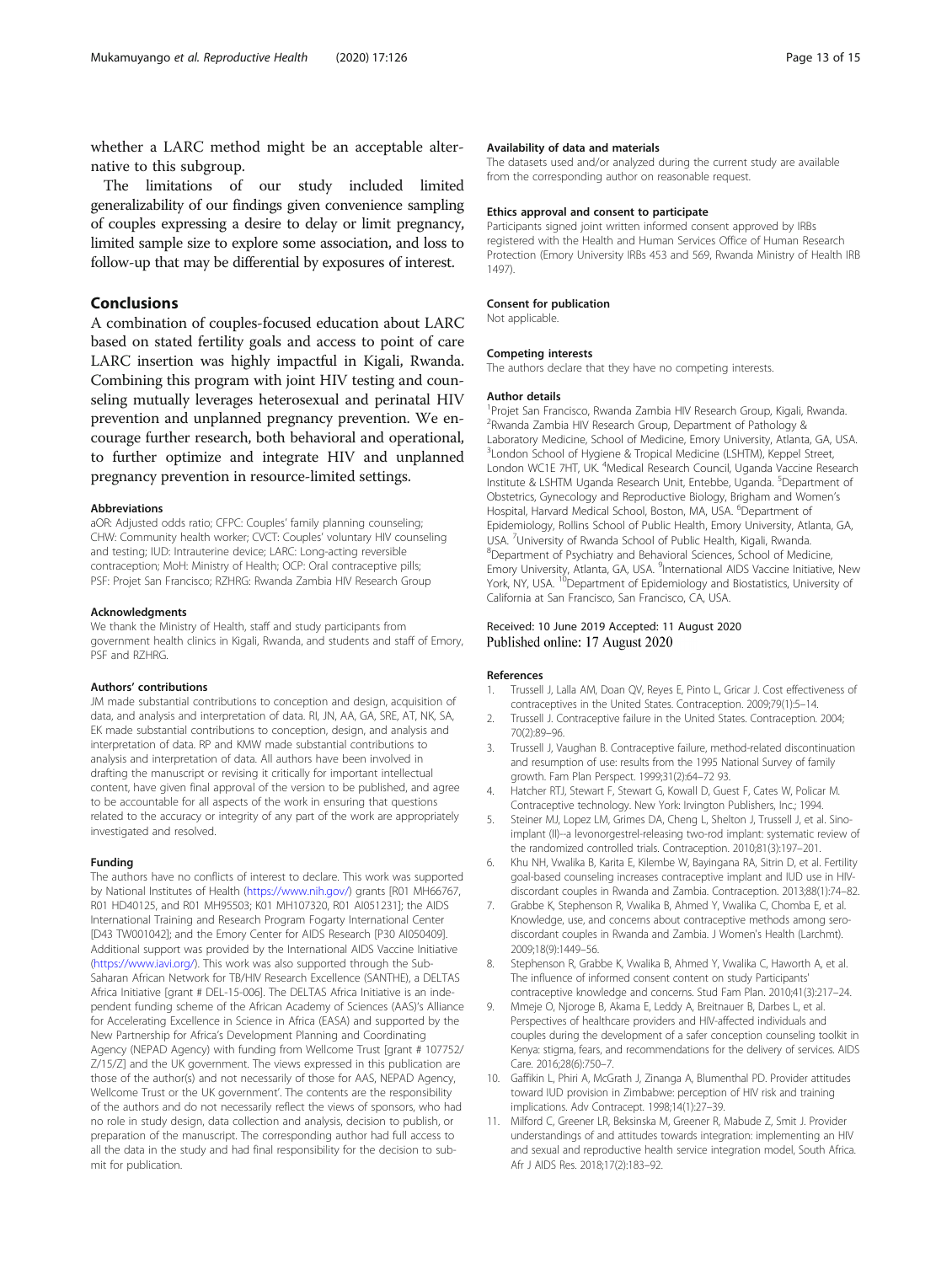- <span id="page-13-0"></span>12. Tao AR, Onono M, Baum S, Grossman D, Steinfeld R, Cohen CR, et al. Providers' perspectives on male involvement in family planning in the context of a cluster-randomized controlled trial evaluating integrating family planning into HIV care in Nyanza Province, Kenya. AIDS Care. 2015; 27(1):31–7.
- 13. Kakaire O, Tumwesigye NM, Byamugisha JK, Gemzell-Danielsson K. Acceptability of intrauterine contraception among women living with human immunodeficiency virus: a randomised clinical trial. Eur J Contracept Reprod Health Care. 2016;21(3):220–6.
- 14. Aizire J, Dadabhai S, Taulo F, Makanani B, Gadama L, Sun J, et al. Use of effective family planning methods and frequency of sex among HIV-infected and HIV-uninfected African women. Contracept Reprod Med. 2018;3:10.
- 15. Damian DJ, George JM, Martin E, Temba B, Msuya SE. Prevalence and factors influencing modern contraceptive use among HIV-positive women in Kilimanjaro region, northern Tanzania. Contracept Reprod Med. 2018;3:7.
- 16. Breitnauer BT, Mmeje O, Njoroge B, Darbes LA, Leddy A, Brown J. Community perceptions of childbearing and use of safer conception strategies among HIV-discordant couples in Kisumu, Kenya. J Int AIDS Soc. 2015;18:19972.
- 17. Brown J, Njoroge B, Akama E, Breitnauer B, Leddy A, Darbes L, et al. A novel safer conception counseling toolkit for the prevention of HIV: a mixedmethods evaluation in Kisumu, Kenya. AIDS Educ Prev. 2016;28(6):524–38.
- 18. Rodriguez VJ, Cook RR, Weiss SM, Peltzer K, Jones DL. Psychosocial correlates of patient-provider family planning discussions among HIVinfected pregnant women in South Africa. Open Access J Contracept. 2017; 8:25–33.
- 19. Hatcher AM, Darbes L, Kwena Z, Musoke PL, Rogers AJ, Owino G, et al. Pathways for HIV prevention behaviors following a home-based couples intervention for pregnant women and male Partners in Kenya. AIDS Behav. 2020;24(7):2091–100.
- 20. Homsy J, King R, Bannink F, Namukwaya Z, Vittinghof E, Amone A, et al. Primary HIV prevention in pregnant and lactating Ugandan women: a randomized trial. PLoS One. 2019;14(2):e0212119.
- 21. Schwartlander B, Stover J, Hallett T, Atun R, Avila C, Gouws E, et al. Towards an improved investment approach for an effective response to HIV/AIDS. Lancet. 2011;377(9782):2031–41.
- 22. Peterman TA, Todd KA, Mupanduki I. Opportunities for targeting publicly funded human immunodeficiency virus counseling and testing. J Acquir Immune Defic Syndr Hum Retrovirol. 1996;12(1):69–74.
- 23. Sweeney C. 1 of 3 pregnancies unwanted. Popline. 1992;14:1.
- 24. McCarthy GA, Cockell AP, Kell PD, Beevor AS, Boag FC. A women-only clinic for HIV, genitourinary medicine and substance misuse. Genitourin Med. 1992;68(6):386–9.
- 25. Carlin EM, Russell JM, Sibley K, Boag FC. Evaluating a designated family planning clinic within a genitourinary medicine clinic [see comments]. Genitourin Med. 1995;71(2):106–8.
- 26. Adeniyi OV, Ajayi AI, Moyaki MG, Goon DT, Avramovic G, Lambert J. High rate of unplanned pregnancy in the context of integrated family planning and HIV care services in South Africa. BMC Health Serv Res. 2018;18(1):140.
- 27. Chen Y, Begnel E, Muthigani W, Achwoka D, McGrath CJ, Singa B, et al. Higher contraceptive uptake in HIV treatment centers offering integrated family planning services: a national survey in Kenya. Contraception. 2020; 102(1):39–45.
- 28. Cohen CR, Grossman D, Onono M, Blat C, Newmann SJ, Burger RL, et al. Integration of family planning services into HIV care clinics: results one year after a cluster randomized controlled trial in Kenya. PLoS One. 2017;12(3):e0172992.
- 29. Mantell JE, Cooper D, Exner TM, Moodley J, Hoffman S, Myer L, et al. Emtonjeni-a structural intervention to integrate sexual and reproductive health into public sector HIV Care in Cape Town, South Africa: results of a phase II study. AIDS Behav. 2017;21(3):905–22.
- 30. Onono M, Guze MA, Grossman D, Steinfeld R, Bukusi EA, Shade S, et al. Integrating family planning and HIV services in western Kenya: the impact on HIV-infected patients' knowledge of family planning and male attitudes toward family planning. AIDS Care. 2015;27(6):743–52.
- 31. Brunie A, Mucheri PNW, Akol A, Chen M, Mercer SJ, Petruney T. Integrating family planning and HIV Services at the Community Level: formative assessment with village health teams in Uganda. Afr J Reprod Health. 2017; 21(2):73–80.
- 32. Church K, Warren CE, Birdthistle I, Ploubidis GB, Tomlin K, Zhou W, et al. Impact of integrated services on HIV testing: a nonrandomized trial among Kenyan family planning clients. Stud Fam Plan. 2017;48(2):201–18.
- 33. Narasimhan M, Yeh PT, Haberlen S, Warren CE, Kennedy CE. Integration of HIV testing services into family planning services: a systematic review. Reprod Health. 2019;16(Suppl 1):61.
- 34. Cates W Jr, Stone K. Family planning, sexually transmitted disease, and contraceptive choice: a literature update part II. Fam Plan Perspect. 1992; 24(3):122–8.
- 35. Daley D. Reproductive health and AIDS-related services for women: how well are they integrated? Fam Plan Perspect. 1994;26(6):264–9.
- 36. Stein Z. Family planning, sexually transmitted diseases, and the prevention of AIDS--divided we fail? Am J Public Health. 1996;86(6):783–4.
- 37. Bintabara D, Nakamura K, Seino K. Determinants of facility readiness for integration of family planning with HIV testing and counseling services: evidence from the Tanzania service provision assessment survey, 2014-2015. BMC Health Serv Res. 2017;17(1):844.
- 38. Close MA, Barden-O'Fallon J, Mejia C. Quality of family planning services in HIV integrated and non-integrated health facilities in Malawi and Tanzania. Reprod Health. 2019;16(Suppl 1):58.
- 39. Haskins L, Chiliza J, Barker P, Connolly C, Phakathi S, Feeley A, et al. Evaluation of the effectiveness of a quality improvement intervention to support integration of maternal, child and HIV care in primary health care facilities in South Africa. BMC Public Health. 2020;20(1):318.
- 40. Mayhew SH, Sweeney S, Warren CE, Collumbien M, Ndwiga C, Mutemwa R, et al. Numbers, systems, people: how interactions influence integration. Insights from case studies of HIV and reproductive health services delivery in Kenya. Health Policy Plan. 2017;32(suppl\_4):iv67–81.
- 41. Milford C, Scorgie F, Rambally Greener L, Mabude Z, Beksinska M, Harrison A, et al. Developing a model for integrating sexual and reproductive health services with HIV prevention and care in KwaZulu-Natal, South Africa. Reprod Health. 2018;15(1):189.
- 42. Mutemwa R, Mayhew SH, Warren CE, Abuya T, Ndwiga C, Kivunaga J. Does service integration improve technical quality of care in low-resource settings? An evaluation of a model integrating HIV care into family planning services in Kenya. Health Policy Plan. 2017;32(suppl\_4):iv91–iv101.
- 43. Mutisya R, Wambua J, Nyachae P, Kamau M, Karnad SR, Kabue M. Strengthening integration of family planning with HIV/AIDS and other services: experience from three Kenyan cities. Reprod Health. 2019;16(Suppl 1):62.
- 44. Thomas JC, Reynolds H, Bevc C, Tsegaye A. Integration opportunities for HIV and family planning services in Addis Ababa, Ethiopia: an organizational network analysis. BMC Health Serv Res. 2014;14:22.
- 45. Thomas JC, Reynolds HW, Alterescu X, Bevc C, Tsegaye A. Improving referrals and integrating family planning and HIV services through organizational network strengthening. Health Policy Plan. 2016;31(3):302–8.
- 46. Ingabire R, Mukamuyango J, Nyombayire J, Easter SR, Parker R, Mazzei A, et al. Development and uptake of long-acting reversible contraception Services in Rwanda, 2009-2016. J Women's Health (Larchmt). 2019;28(12): 1640–9.
- 47. Hageman KM, Karita E, Kayitenkore K, Bayingana R, van der Straten A, Stephenson R, et al. What the better half is thinking: a comparison of men's and women's responses and agreement between spouses regarding reported sexual and reproductive behaviors in Rwanda. Psychol Res Behav Manag. 2009;2:47–58.
- 48. Schwandt HM, Feinberg S, Akotiah A, Douville TY, Gardner EV, Imbabazi C, et al. "family planning in Rwanda is not seen as population control, but rather as a way to empower the people": examining Rwanda's success in family planning from the perspective of public and private stakeholders. Contracept Reprod Med. 2018;3:18.
- 49. Basinga P, Moore AM, Singh SD, Carlin EE, Birungi F, Ngabo F. Abortion incidence and postabortion care in Rwanda. Stud Fam Plan. 2012;43(1):11– 20.
- 50. Wall KM, Bayingana R, Ingabire R, Ahlschlager L, Tichacek A, Allen S, et al. Rwandan stakeholder perspectives of integrated family planning and HIV services. Int J Health Plann Manag. 2018;33(4):e1037–e49.
- 51. Cooper D, Mantell JE, Moodley J, Mall S. The HIV epidemic and sexual and reproductive health policy integration: views of south African policymakers. BMC Public Health. 2015;15:217.
- 52. McGinn EK, Irani L. Provider-initiated family planning within HIV Services in Malawi: did policy make it into practice? Glob Health Sci Pract. 2019;7(4): 540–50.
- 53. Mutalemwa PP, Kisinza WN, Munga M, Urassa JA, Kibona S, Mwingira U, et al. Integrating reproductive and child health and HIV services in Tanzania: